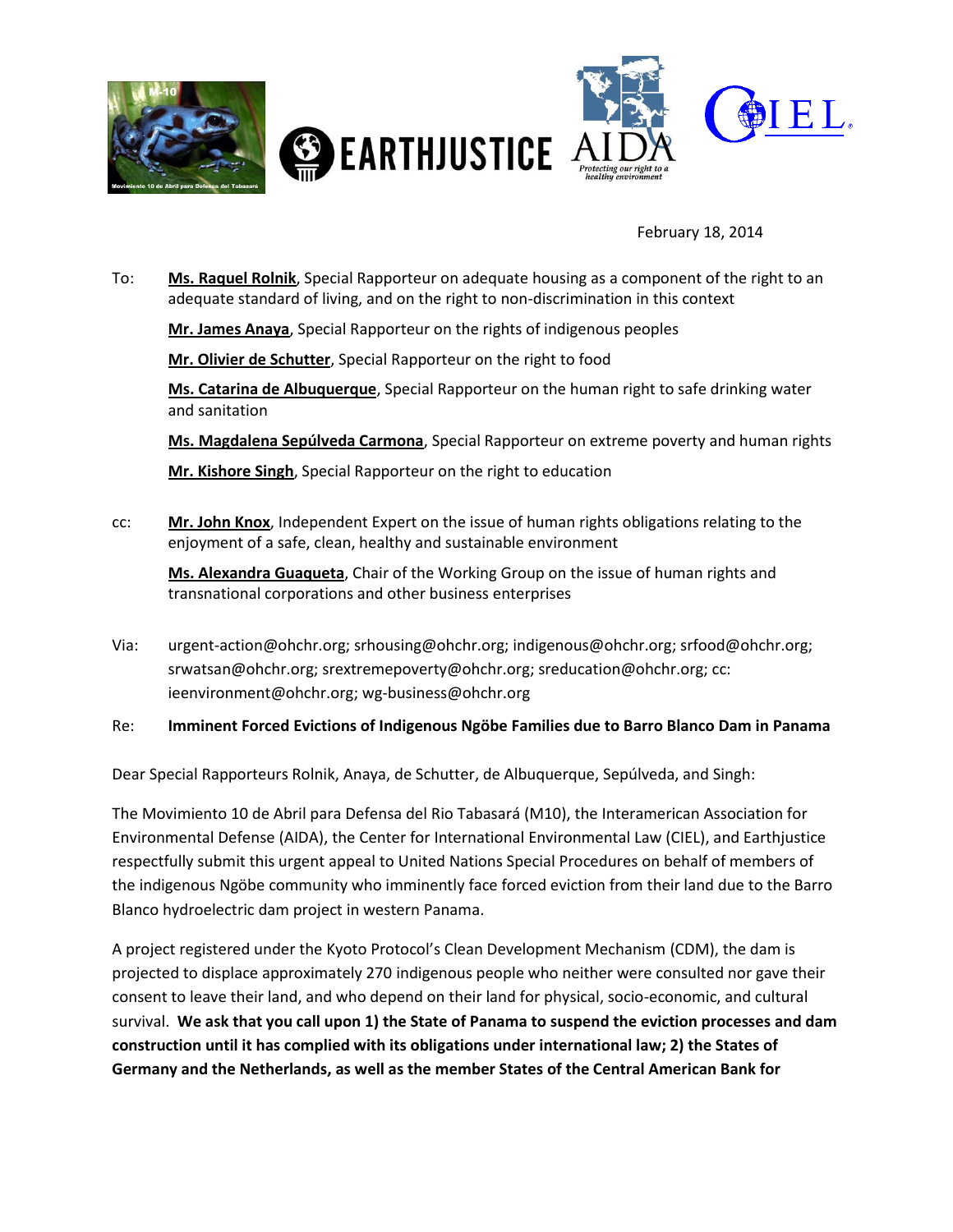# **Economic Integration (CABEI),<sup>1</sup> to suspend the financing of the project until each country has taken appropriate measures to prevent their respective development banks from violating the Ngöbe's human rights.**

The process of forced eviction has begun. Despite a domestic lawsuit challenging the Barro Blanco project approval, the dam is 64% complete (as of the end of 2013), and is expected to be fully constructed as early as May of 2014.<sup>2</sup> On February 7, 2014, Panama's National Public Services Authority (ASEP) notified Mr. Manolo Miranda that the authorities will enter his land at 10:00 AM on February 17, 2014 to enable access for the company Generadora del Istmo (GENISA).<sup>3</sup> Approximately 50 people in his family live on that land. In addition to their houses, the plants and trees that support the bulk of the indigenous communities' diet are located there, and will be flooded by the dam. Also on this land is the central school for Ngöbe culture, language, and religion. The February  $7<sup>th</sup>$  notice to Mr. Miranda identified six additional affected families, or approximately 270 people based on community estimates.<sup>4</sup> Although ASEP annulled the February 7<sup>th</sup> decision, the communities were not informed of that decision until the day after the evictions were expected to occur,<sup>5</sup> and the affected communities remain fearful that evictions could happen at any time.<sup>6</sup>

The M-10, AIDA, CIEL, Earthjustice, and other NGOs, on behalf of the affected communities, have raised the actual and imminent violations of the Ngöbe's rights to consultation and consent in letters to Special Rapporteur James Anaya (dated June 14, 2013 and September 20, 2013) and Independent Expert John Knox (June 24, 2013); interventions related to reform of the CDM's governing rules; an amicus brief to the Supreme Court of Panama in a challenge to the approval of the EIA (August 29, 2013); and meetings and communications with the German and Dutch development banks financing the project. These efforts have sought suspension of dam construction and finance disbursement until Panama has complied with its duties, but have proven ineffective to date.

**This appeal focuses on the specific issue of forced evictions because forcing the affected Ngöbe communities from their land – which provides their primary sources of food and water, their means of subsistence, and the roots of their culture – imminently threatens to violate their human rights** to

<sup>&</sup>lt;sup>1</sup> CABEI's member States are Guatemala, El Salvador, Honduras, Nicaragua, Costa Rica, Panama, Dominican Republic, Mexico, Taiwan, Argentina, Colombia, and Spain. *See* CABEI, *About CABEI: Organizational Structure*, *available at* http://www.bcie.org/?cat=1066&title=Governors&lang=en.

<sup>&</sup>lt;sup>2</sup> Centro de Incidencia Ambiental (CIAM), Impulso Procesal, Demanda Contencioso Administrativa de Nulidad Interpuesta por Félix Wing Solís en nombre y representación de Adelaida Miranda, Ítalo Jiménez, Eugenio Carpintero, Manolo Miranda contra la Resolución DIEORA IA-332-2008 de 9 de mayo de 2008 de la Autoridad Nacional del Ambiente, Exp. 352-11, Magistrado Ponente Víctor Leonel Benavides, Feb. 6, 2014, *at* [http://www.midiario.com/2014-01-08/interior/barro-blanco-avanza-en-64;](http://www.midiario.com/2014-01-08/interior/barro-blanco-avanza-en-64) *see also* Flor Bocharel, Barro Blanco podría iniciar operaciones en 2014, LA PRENSA (Apr. 11, 2013), *available at*

[http://www.prensa.com/impreso/nacionales/barro-blanco-podria-iniciar-operaciones-2014/220416.](http://www.prensa.com/impreso/nacionales/barro-blanco-podria-iniciar-operaciones-2014/220416)

 $^3$  Autoridad Nacional de los Servicios Públicos (ASEP), Edicto de Notificación No. OAL-09-14, Feb. 7, 2014. 4 *See id*.

<sup>5</sup> ASEP, Communication annulling *id.*, *available at* Sistema de Lecto y Escritura del Idioma Ngäbe website, https://www.facebook.com/SistemaDeLectoYEscrituraDelIdiomaNgabe.

 $^6$  Conversation between Weni Bagama and Abby Rubinson (Feb. 18, 2014).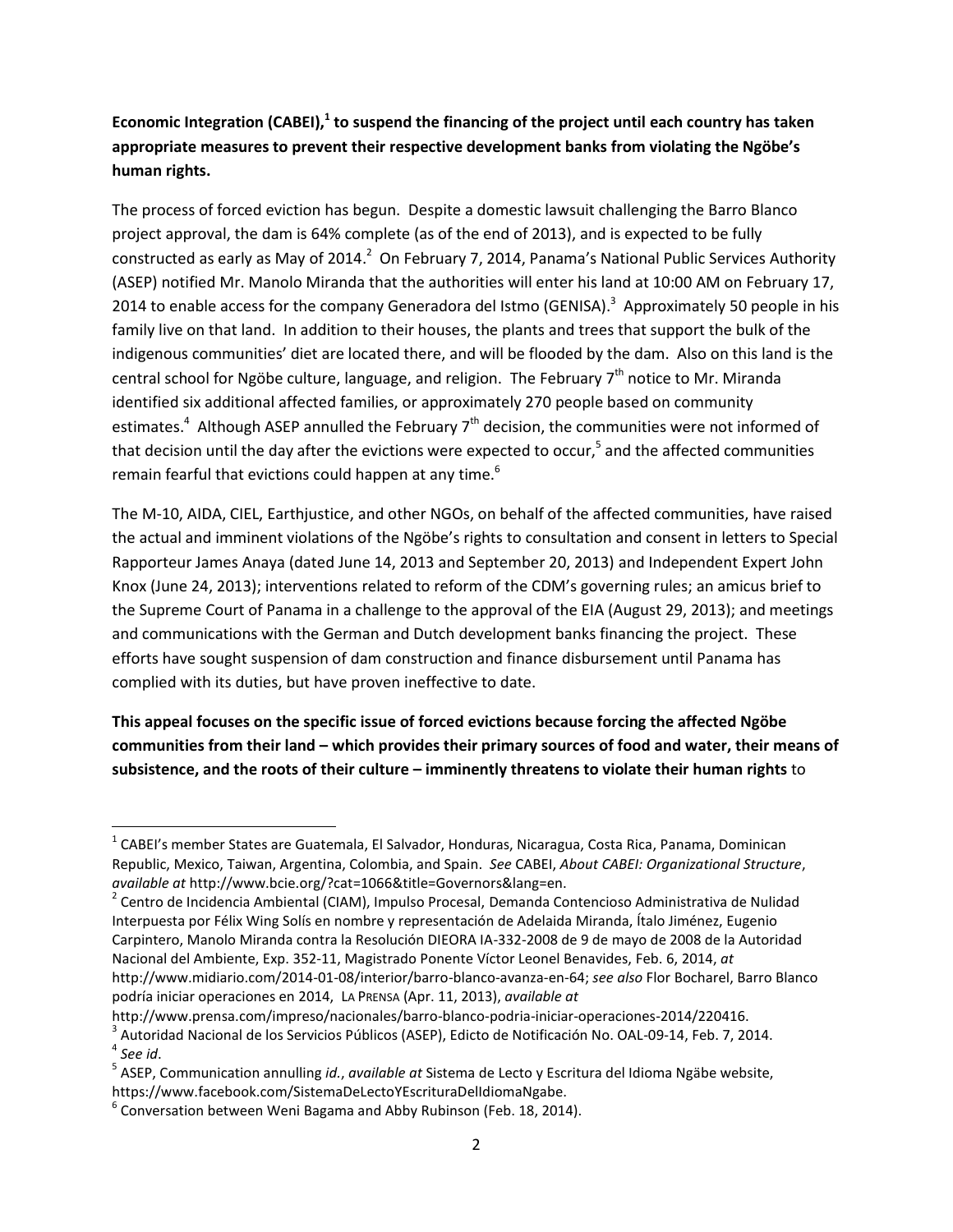adequate housing; property, including free, prior and informed consent; food, water and means of subsistence; and culture; and education.

We call upon you to urge:

- **Panama** to suspend the eviction processes and dam construction until Panama has complied with its international human rights obligations related to forced evictions, including the requirement to obtain indigenous peoples' free, prior, and informed consent before relocating them from their land; and
- **Germany and the Netherlands**, whose development banks are financing the project, and the **member States of CABEI**, a multilateral development bank that is financing the project, to halt disbursement of any remaining funds until each country has taken appropriate measures to ensure compliance with its obligations, including with respect to international development assistance, under international law.

Building on Special Rapporteur on the right to food Olivier de Schutter's recognition that CDM projects may lead to forced evictions,<sup>7</sup> we call upon you to recognize the potential human rights impacts of CDM projects, given the lack of effective standards to ensure that host countries satisfy its dual objectives to reduce carbon emissions and promote sustainable development.<sup>8</sup> We further call upon you to recognize that CDM projects must be designed and implemented in a manner that respects human rights obligations.<sup>9</sup> As illustrated by the Barro Blanco dam project, Panama's failure to protect the Ngöbe from being forcibly displaced from their land without their consent casts serious doubt on the CDM's ability to ensure respect for human rights in accordance with international law.

#### **I. Factual Background**

 $\overline{\phantom{a}}$ 

## **A. The Barro Blanco project**

The Barro Blanco hydroelectric dam project is a 28.84 MW dam under construction on the Tabasará River in the Province of Chiriquí in western Panama, adjacent to the Ngöbe-Buglé *comarca* (indigenous territory). Flooding from the Barro Blanco dam project will directly affect the Ngöbe communities of Quebrada Caña, Kiad, and Nuevo Palomar. Based on the 2010 census, the company building the project,

 $^7$  In his 2010 interim report on the right to food, Special Rapporteur de Schutter provides "Measures adopted with a view to climate change mitigation … have created further conflicts with the rights of land users. Under the clean development mechanism … countries that have committed to reducing greenhouse gas emissions receive additional emission credits if they help to implement emissions-reducing projects in developing countries." Interim Report of the Special Rapporteur on the right to food, U.N. Doc. A/65/281 (Aug. 11, 2010), para. 8, *at*  http://www.srfood.org/images/stories/pdf/officialreports/20101021\_access-to-land-report\_en.pdf, para. 8.

 $^8$  Kyoto Protocol to the United Nations Framework Convention on Climate Change, Dec. 10, 1997, art. 12, U.N. Doc. FCCC/CP/1997/7/Add.1, 37 I.L.M. 22, entered into force Feb. 16, 2005.

<sup>&</sup>lt;sup>9</sup> See e.g. Catarina de Albuquerque, Climate Change and the Human Rights to Water and Sanitation: Position Paper, OHCHR (2009), 1, *at* http://www2.ohchr.org/english/issues/water/Iexpert/docs/ClimateChange\_HRtWS.pdf ("Climate change policy responses must be designed and implemented in a manner that respects" their obligations in guaranteeing the rights to water and sanitation).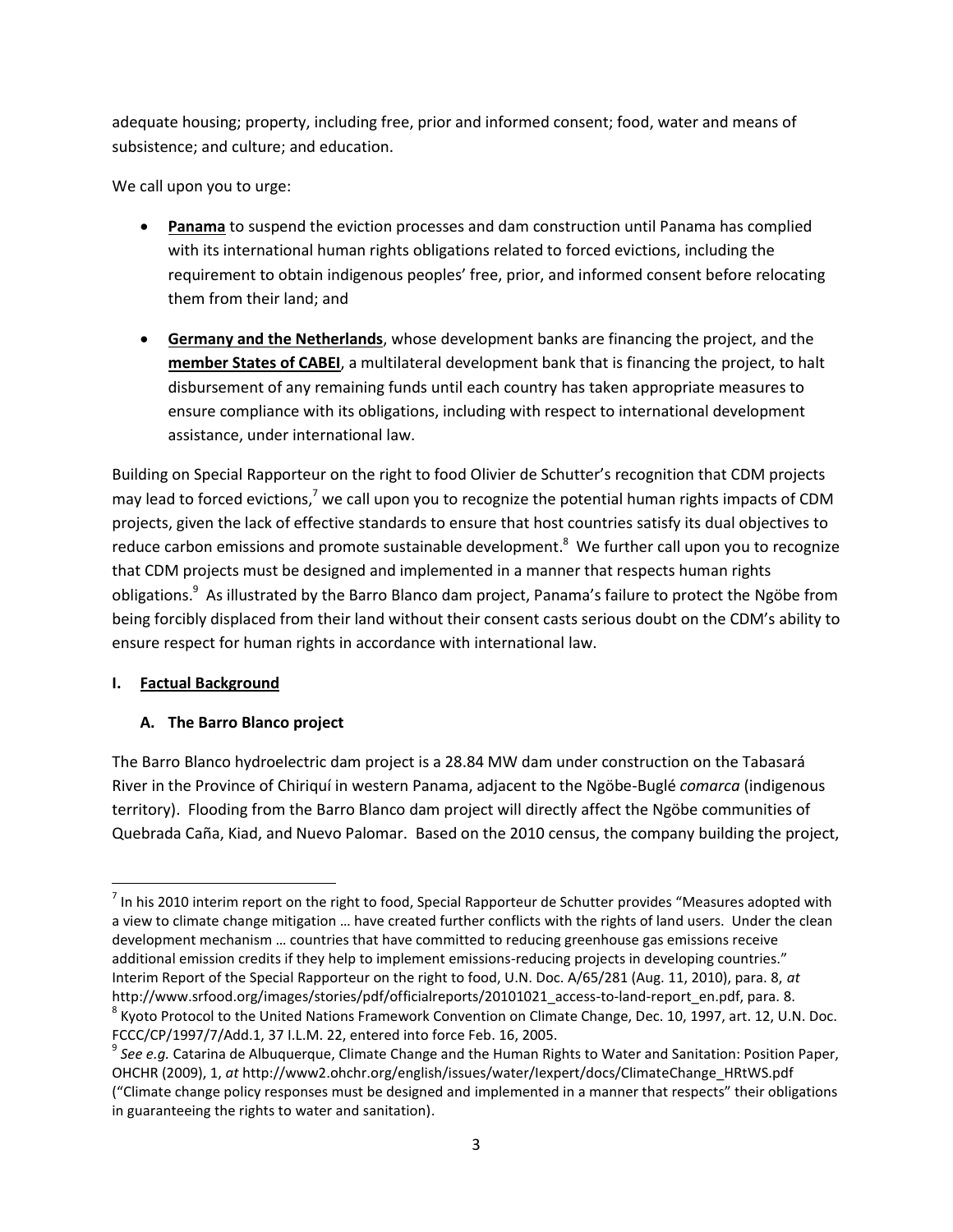GENISA, estimated that over 400 people live in those communities.<sup>10</sup> A UNDP expert-led assessment visited the affected communities in 2013 and observed that "the three communities … appear to be more numerous than indicated by the 2010 census." $^{11}$  According to a 2012 UNDP report, the project will flood six houses,<sup>12</sup> affecting approximately 270 people based on community estimates. No one in these communities was consulted prior to the decision to approve the project.

Notably, several assessments of the dam's impacts have underestimated the area affected by flooding.<sup>13</sup> UNDP reports from as recently as September 2013 have clarified the extent of the area at risk of being flooded and identified which land – and houses – would be acquired for the dam. Specifically, the September 2013 UNDP Expert Assessment Report established that the flood level attributable to the dam is several meters higher than the level given in previous studies, including GENISA's 2011 Environmental and Social Summary Report and the UNDP's 2012 Mission Verification Report.<sup>14</sup> The difference in flood levels means that additional houses – and community members – now are within the project's flood zone. Yet, GENISA and Panama have not acknowledged the risk to these additional areas.

In addition, the stated impacts were likely underestimated in the pre-2013 assessments because those assessments failed to consider that "[t]he community acts as a whole, and obtains resources that are present in different places there."<sup>15</sup> "Given [this] cohesion, ... [t]he impact with respect to access and use of resources will affect not only the families that will suffer the flooding of their lands, but also those impacts will affect directly and indirectly all of the inhabitants of the three communities."<sup>16</sup> This is especially significant because, as documented in the UNDP reports, the Ngöbe depend on their land for food, water and subsistence, and this land is integral to their culture.<sup>17</sup> *See* sections II.A.2-4, *infra*.

http://media.gestorsutil.com/PNUD\_web/651/centro\_informacion\_documentos/docs/0276982001378499109.pdf <sup>12</sup> UNDP, Informe de la Misión de Verificación (Dec. 2012) ("UNDP Informe"), p. 33, *at*

http://www.bananamarepublic.com/informe\_mision\_verficacion\_final\_20121219.pdf.

l <sup>10</sup> GENISA, Environmental and Social Impacts Summary Report (2011), p. 37 (Quebrada Caña: 184; Kiad: 35; Nuevo Palomar: 200 (based on 2010 census figures for the Ngöbe-Buglé comarca)), *at* http://www.genisa.com.pa/wpcontent/uploads/2012/06/Resumen-Ejecutivo-de-Reporte-Socio-Ambiental-PHBB-072811.pdf.

<sup>&</sup>lt;sup>11</sup> UNDP, Peritaje al proyecto Barro Blanco: Resultados del Diagnóstico Rural Participativo (Aug. 29, 2013) ("UNDP Peritaje – Rural Diagnóstico Participativo"), para. 4, *at*

<sup>&</sup>lt;sup>13</sup> UNDP, Peritaje Independiente de la presa de Barro Blanco, Panamá: informe final de la componente de ingeniería hidráulica (Sept. 5, 2013) ("UNDP Peritaje – Hidráulica"), para. 8.2.1, *at*

http://media.gestorsutil.com/PNUD\_web/651/centro\_informacion\_documentos/docs/0910718001378499234.pdf *see also* UNDP, Peritaje al Proyecto Hidroeléctrico Barro Blanco: Análisis de los Aspectos Ecológicos y Económicos (Sept. 2, 2013) ("UNDP Peritaje – Ecológico y Económico"), para. 102, *at*

http://media.gestorsutil.com/PNUD\_web/651/centro\_informacion\_documentos/docs/0981925001378498682.pdf  $14$  UNDP Peritaje – Hidráulica, para. 8.2.1. This report concluded that "the area affected by the dam's reservoir should be delimited by the flood zone possible during a flood, not the zone corresponding to the reservoir's normal level of 103 meters above sea level, as had been done until now." In addition, the report recommended using the 100-year flood level as the criterion for demarcating the flood area on the margin of acceptable risk (noting that the Technical Roundtable had decided to use another level).

 $15$  UNDP Peritaje – Rural Diagnóstico Participativo, para. 4.

 $16$  UNDP Peritaje – Ecológico y Económico, para. 15.

 $17$  UNDP Informe, pp. 18-30, 37; UNDP Peritaje – Ecológico y Económico, paras. 18, 112, 127; UNDP Peritaje – Rural Diagnóstico Participativo, paras. 4, 90-95, 99-100.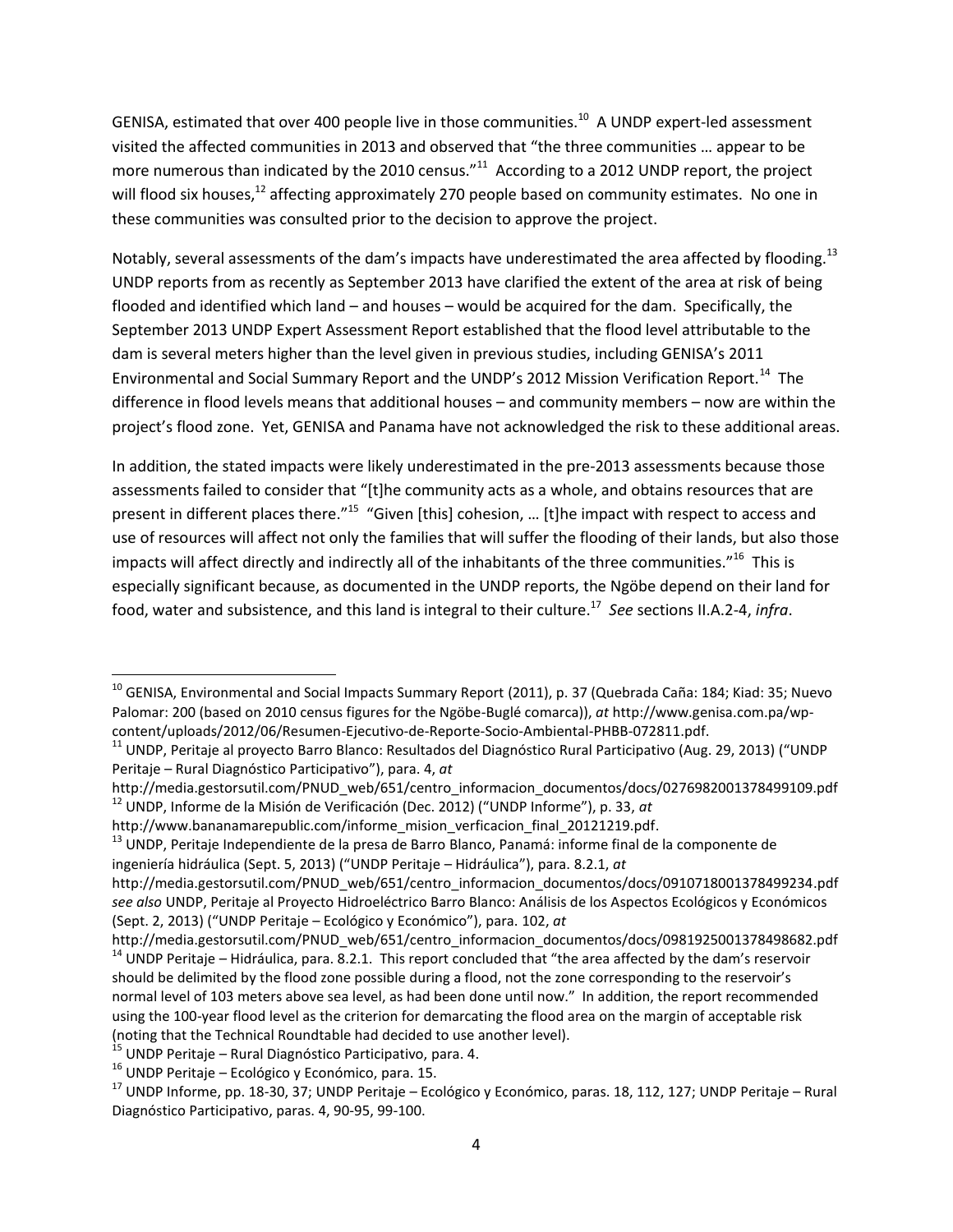Beyond the tangible value of the land, "[t]here is a great fondness for the land and its resources. The residents have a very simple life but perceive that they have no important necessity unsatisfied."<sup>18</sup> This is true despite the fact that "[i]n the Tabasará River basin, the socio-economic levels of the Ngöbe-Buglé comarca register at a 95% poverty rate and 86% extreme poverty rate, with the annual per capita income level of B/519.00, that is, six times less than the national average. Illiteracy is at 46%, child malnutrition at 50%, and the Human Poverty index is the lowest in the country, at 0.363 (0.707 national), indicating high economic deficiency and high social vulnerability."<sup>19</sup>

Because the Ngöbe depend on their land and natural resources for their physical, socio-economic, and cultural survival, they have resisted development that threatens their traditional lands. The Barro Blanco dam project has become emblematic of such harmful development and has spurred conflict between the government and indigenous peoples, including protests that have ended in violence against environmental defenders. The project's registration under the CDM raises additional concerns regarding the legitimacy and effectiveness of this mechanism, and highlights the need for human rights protections in the CDM.

#### **B. The eviction process**

On September 20, 2013, ASEP notified the first of the affected Ngöbe families of eviction from their land.<sup>20</sup> Although ASEP issued the eviction notice to Mr. Manolo Miranda, his family of approximately 50 people live on that land and thus face eviction as well.<sup>21</sup> The sole school for the Ngöbe language, religion, and culture is also located there. $^{22}$  The eviction notice assigned a value of \$4000 balboas (equivalent to \$4000 USD) in compensation for taking this land.<sup>23</sup>

In December 2013, the Environmental Advocacy Center of Panama (CIAM), filed a lawsuit on Mr. Miranda's behalf in Panamanian court to challenge the decision to authorize taking of his family's land for the construction of the Barro Blanco project.<sup>24</sup> Mr. Miranda has asked the court to order immediate suspension of the eviction but there is no indication of when the court will reach a decision.<sup>25</sup> In February 2014, members of the affected Ngöbe communities created an encampment along the banks

 $\overline{a}$ 

<sup>&</sup>lt;sup>18</sup> UNDP Peritaje – Rural Diagnóstico Participativo, para. 4.

<sup>19</sup> *Id.* para. 14.

<sup>20</sup> *See* ASEP, Edicto de Notificación AOL 262-13, Sept. 20, 2013.

<sup>&</sup>lt;sup>21</sup> Demanda Contencioso Administrativa de Plena Jurisdicción, con Solicitud Especial de Suspensión Provisional, promovida por Tania Arosemena Bodero y Juan Diego Alvarado de León, en nombre y representación de Manolo Miranda, contra la Resolución AN No. 6103-ELEC de 22 de abril de 2013, proferida por la Administradora General de la Autoridad Nacional de los Servicios Públicos (ASEP) ("Demanda"), Dec. 26, 2013, section IV., para. 3

<sup>22</sup> *See* UNDP Informe de la Misión de Verificación at 33 (noting flood area within 8 meters of the school); *see also*  Peritaje – Hidráulica, para. 8.2.1 (noting that the flood area is higher than the previously established level of 103 meters above sea level).

<sup>23</sup> *See* ASEP, Edicto de Notificación AOL 262-13, Sept. 20, 2013, Annex A.

<sup>24</sup> *See* Demanda.

<sup>25</sup> *See* Demanda, section VI.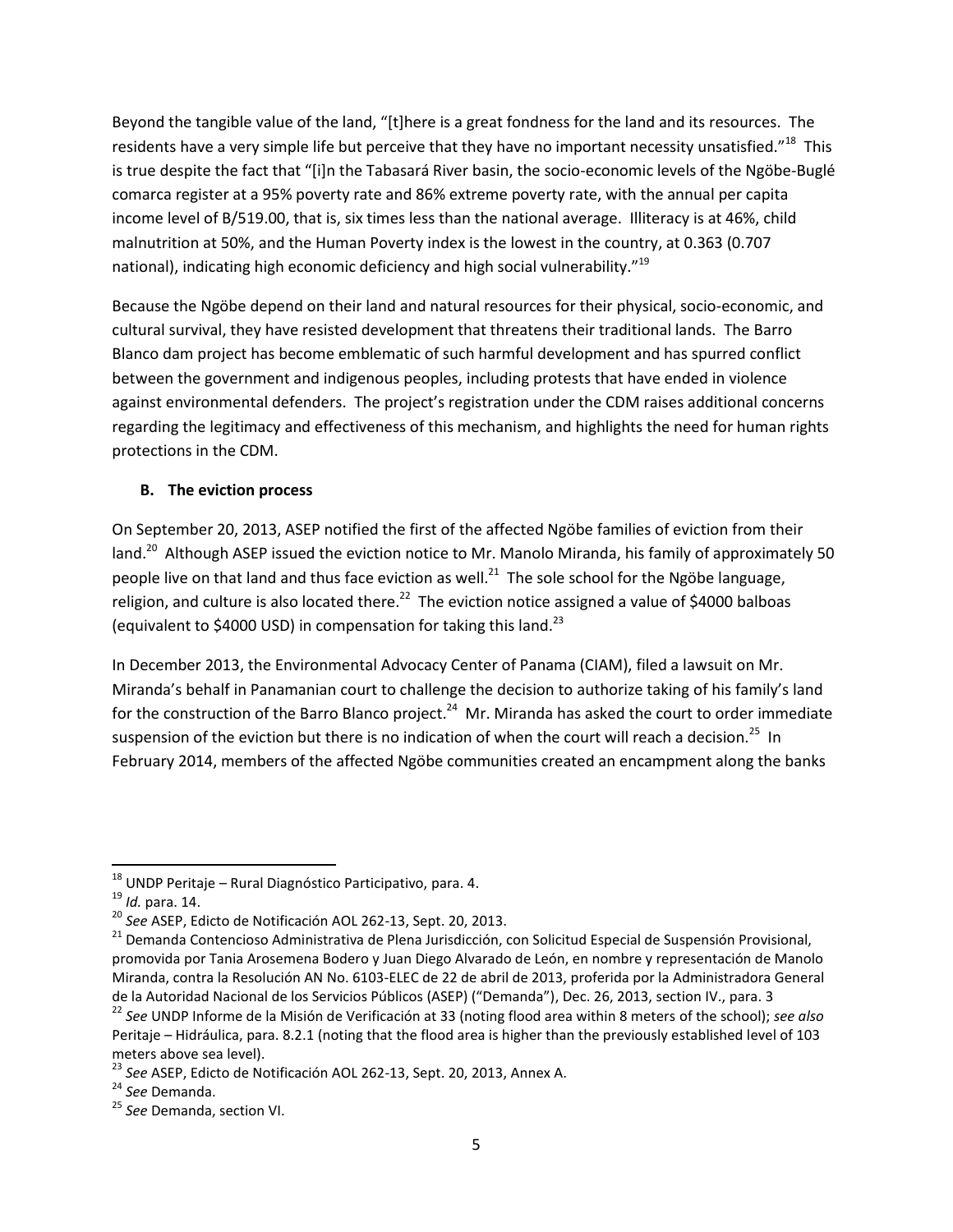of the Tabasará River at the border of the Ngöbe-Buglé comarca, and plan to stay there as long as necessary to prevent machinery from entering their land.<sup>26</sup>

On February 7, 2014, ASEP notified Mr. Manolo Miranda that the company Generadora del Istmo (GENISA) is authorized to enter his land at 10:00 AM on February 17, 2014.<sup>27</sup> Although ASEP announced on February 18 that it had annulled that decision,<sup>28</sup> ASEP provided no details about timing of next steps, leaving the affected communities fearful that evictions could happen at any time.<sup>29</sup>

The February 7<sup>th</sup> notice identified six additional affected families, or approximately 270 people based on community estimates. The 2012 UNDP report had identified five or six additional families in the indigenous communities that expect to be displaced, not including those community members who reside in the additional areas of flooding later identified in the 2013 UNDP expert assessment.<sup>30</sup>



Ngöbe community members camping at Tabasará River in opposition to Barro Blanco project, Feb. 2014

## **II. Panama, Germany, the Netherlands, and the member States of CABEI all have human rights obligations, including the duty to refrain from unjustified forced evictions**

Under international law, all States are bound by obligations to respect, protect, and fulfill human rights. These obligations require States to ensure that their activities do not cause rights violations, including

<sup>26</sup> Conversation between Weni Bagama and Abby Rubinson (Feb. 5, 2014); *see* photo from Weni Bagama to Abby Rubinson (Feb. 3, 2014), above.

<sup>&</sup>lt;sup>27</sup> ASEP, Edicto de Notificación No. OAL-09-14, Feb. 7, 2014.

<sup>28</sup> ASEP, Communication annulling *id.*, *available at* Sistema de Lecto y Escritura del Idioma Ngäbe website, https://www.facebook.com/SistemaDeLectoYEscrituraDelIdiomaNgabe.

<sup>&</sup>lt;sup>29</sup> Conversation between Weni Bagama and Abby Rubinson (Feb. 18, 2014).

<sup>30</sup> UNDP Peritaje – Hidráulica, para. 8.2.1.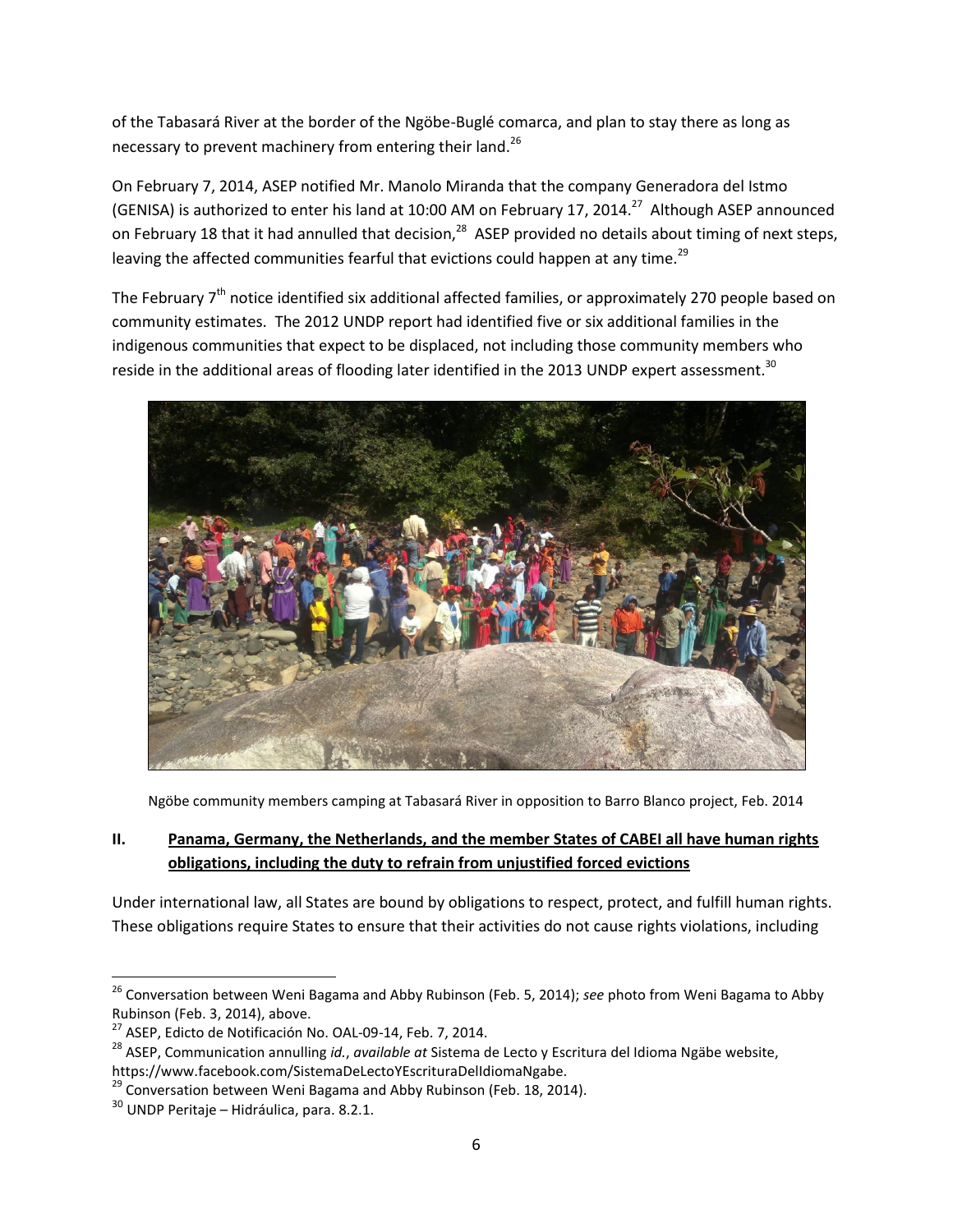those arising from "forced evictions from home(s) and land."<sup>31</sup> These obligations further require States to ensure that "other parties within the State's jurisdiction and effective control do not violate the human rights of others."<sup>32</sup> The right to adequate housing requires States, at minimum, to "refrain from forced evictions and ensure that the law is enforced against its agents or third parties who carry out forced evictions."<sup>33</sup> In addition, "[s]tates must refrain from introducing any deliberately retrogressive measures with respect to de jure or de facto protection against forced evictions." $^{34}$ 

While States bear the primary obligation for ensuring protection of human rights, this does not "absolve other parties, including project managers and personnel, international financial and other institutions or organizations, transnational and other corporations, and individual parties ... of all responsibility."<sup>35</sup> In the case of Barro Blanco, the State of Panama, the States of Germany and the Netherlands (whose development banks are financing the project), and the member States of CABEI (a multinational development bank financing the project) all have the duty to respect human rights, including refraining from forced evictions unless they are justified by exceptional circumstances and in accordance with international law. The Maastricht Principles on Extraterritorial Obligation of States in the area of Economic, Social and Cultural Rights ("Maastricht Principles") make clear that States' responsibility is engaged when their conduct foreseeably poses a "real risk of nullifying or impairing the enjoyment of economic, social and cultural rights extraterritorially."<sup>36</sup> As described below, the forced evictions in the case of Barro Blanco are not justified under international law.

# **A. Panama has failed to meet its obligations to protect the Ngöbe from human rights abuses associated with the Barro Blanco dam, in particular the imminent and forced eviction of the Ngöbe people from their traditional homes**

The imminent and forced eviction of Mr. Miranda and his family, whose lives and livelihoods vitally depend on their land along the banks of the Tabasará River, threatens their rights to adequate housing; property, including free, prior and informed consent; food, water and means of subsistence; culture; and education.

 $\overline{\phantom{a}}$ <sup>31</sup> Basic Principles and Guidelines on Development-based Evictions and Displacement (Annex 1 of the report of the Special Rapporteur on adequate housing as a component of the right to an adequate standard of living) ("UN Guidelines for Development-based Evictions and Displacement"), U.N. Doc. A/HRC/4/18 (Feb. 5, 2007), para. 1, *at*  http://www.ohchr.org/Documents/Issues/Housing/Guidelines\_en.pdf; *see also* International Covenant on Economic, Social and Cultural Rights ("ICESCR"), Dec. 16, 1966, art. 11(1), 6 I.L.M. 360; Convention on the Rights of the Child ("CRC"), Nov. 20, 1989, art. 27(3), 28 I.L.M. 1448; Convention on the Elimination of All Forms of Discrimination against Women ("CEDAW"), Dec. 18, 1979, art. 14(2)(h), 19 I.L.M. 33; International Convention on the Elimination of All Forms of Racial Discrimination, Dec. 21, 1965, art. 5(e), 660 U.N.T.S. 195.

<sup>&</sup>lt;sup>32</sup> UN Guidelines on Development-Based Evictions and Displacement, para. 12.

<sup>&</sup>lt;sup>33</sup> CESCR, General Comment 7: Forced evictions, and the right to adequate housing, 16th Sess., para. 4, U.N. Doc. E/1998/22, annex IV at 113 (1997); *see also* UN Guidelines on Development-Based Evictions and Displacement, para. 58 ("Persons, groups or communities affected by an eviction should not suffer detriment to their human rights, including their right to the progressive realization of the right to adequate housing.").

<sup>&</sup>lt;sup>34</sup> UN Guidelines on Development-Based Evictions and Displacement, para. 18.

<sup>35</sup> *Id.* para. 11.

<sup>&</sup>lt;sup>36</sup> ETO Consortium, Maastricht Principles on Extraterritorial Obligation of States in the area of Economic, Social and Cultural Rights ("Maastricht Principles"), Sept. 28, 2011, para. 13.; *see also id.* paras. 19-21, 23-27.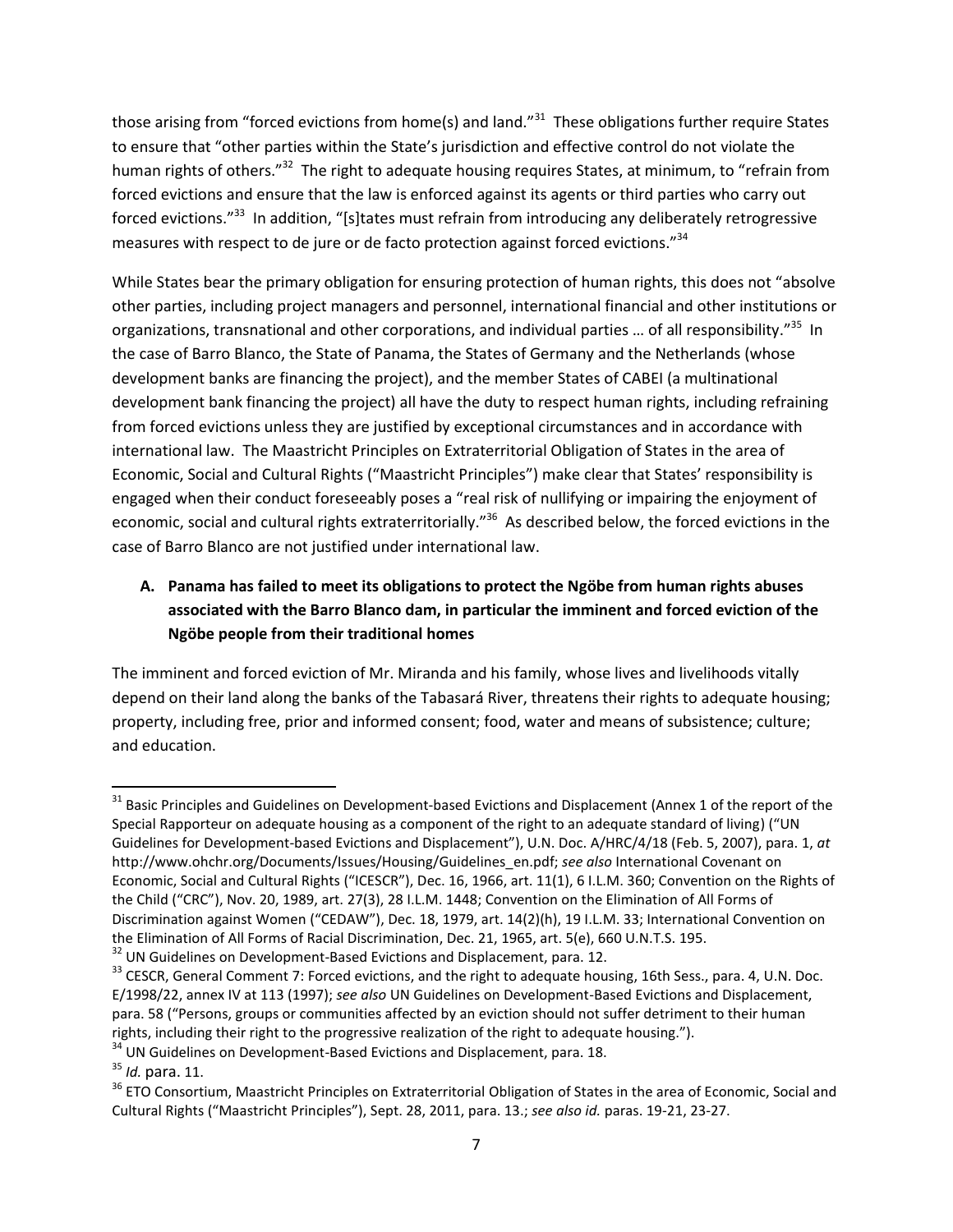#### 1. Panama is violating the Ngöbe's right to housing by forcibly evicting them from their lands

Under the right to housing, "all persons should possess a degree of security of tenure which guarantees legal protection against forced eviction, harassment and other threats."<sup>37</sup> Forced evictions are thus *prima facie* incompatible with the International Covenants on Human Rights. Under international law, forced eviction can only be justified (i) in "the most exceptional circumstances"; (ii) after all feasible alternatives to relocation have been considered in consultation with the affected people; (iii) with the recognition that forced eviction should not leave the affected people vulnerable to homelessness or other human rights violations; (iv) "in strict compliance with the relevant provisions of international human rights law and in accordance with general principles of reasonableness and proportionality"; and (v) with adequate and effective procedural protections, including a fair hearing to challenge the eviction and protection from eviction during those proceedings.<sup>38</sup>

## *(i) in "the most exceptional circumstances"*

Panama has failed to establish that "the most exceptional circumstances" exist to justify forced evictions.<sup>39</sup> Although Panama asserts that the Barro Blanco project is "urgent" and in the "public interest,"<sup>40</sup> this is insufficient to justify eviction. According to the UN Declaration on Indigenous Peoples' Rights, which prohibits relocation of indigenous peoples without their free, prior and informed consent, any limitation on the rights in the Declaration "shall be non-discriminatory and strictly necessary solely for the purpose of securing due recognition and respect for the rights and freedoms of others and for meeting the just and most compelling requirements of a democratic society."<sup>41</sup> Similarly, any limitation on rights in the International Covenant on Economic, Social and Cultural Rights, including the rights to housing, food, water, culture, and education, must be undertaken "solely for the purpose of promoting

 $\overline{a}$ 

[http://www.energia.gob.pa/pdf\\_doc/MarcoLegal/B-Sector-Electrico/Ley18-2013\(GO27254\).pdf.](http://www.energia.gob.pa/pdf_doc/MarcoLegal/B-Sector-Electrico/Ley18-2013(GO27254).pdf)

<sup>37</sup> CESCR General Comment 7, para. 1 (citing General Comment No. 4); *see* CESCR, General Comment 4: The right to adequate housing (Art.11 (1)), 6th Sess., para. 8(a), U.N. Doc. E/1992/23, annex III at 114 (1991).

<sup>38</sup> CESCR General Comment 7, paras. 3, 5, 11, 13-16; CESCR General Comment 4, para. 18; *see also* UN Guidelines on Development-Based Evictions and Displacement, para. 21.

<sup>39</sup> *See* CESCR General Comment 4, para. 18.

<sup>&</sup>lt;sup>40</sup> Resolución AN No. 6103-Elec de 22 de abril de 2013, "Resuelve," para. 1 "declarar de interés público y de carácter urgente la construcción del proyecto Central Hidroeléctrica Barro Blanco," *at*

[http://www.asep.gob.pa/openpdf.php?idresol=AN%20No.6103-Elec.](http://www.asep.gob.pa/openpdf.php?idresol=AN%20No.6103-Elec); *id.* para. 6 (quoting Ley 18 de 26 de marzo de 2013, art. 138-A: "Procedimiento sumario para el uso y adquisición de inmuebles y servidumbres. El beneficiario de la concesión o de la licencia podrá solicitar a la Autoridad Nacional de los Servicios Públicos la aplicación del procedimiento sumario para el uso y adquisición de inmuebles y servidumbres, cuando la construcción de cualquiera obra o trabajo, relacionado con las actividades de generación, interconexión, transmisión y distribución de electricidad destinadas al servicio público, sea calificada por la Autoridad Nacional de los Servicios Públicos **como de carácter urgente para satisfacer necesidades básicas de la comunidad,** y que las partes no han logrado un acuerdo previo en un plazo de quince (15) días calendario.") (emphasis added), *at*

 $41$  United Nations Declaration on the Rights of Indigenous Peoples ("UNDRIP"), G.A. Res. 61/295, arts. 10, 46(2), U.N. Doc. A/Res/61/295 (Sept. 13, 2007).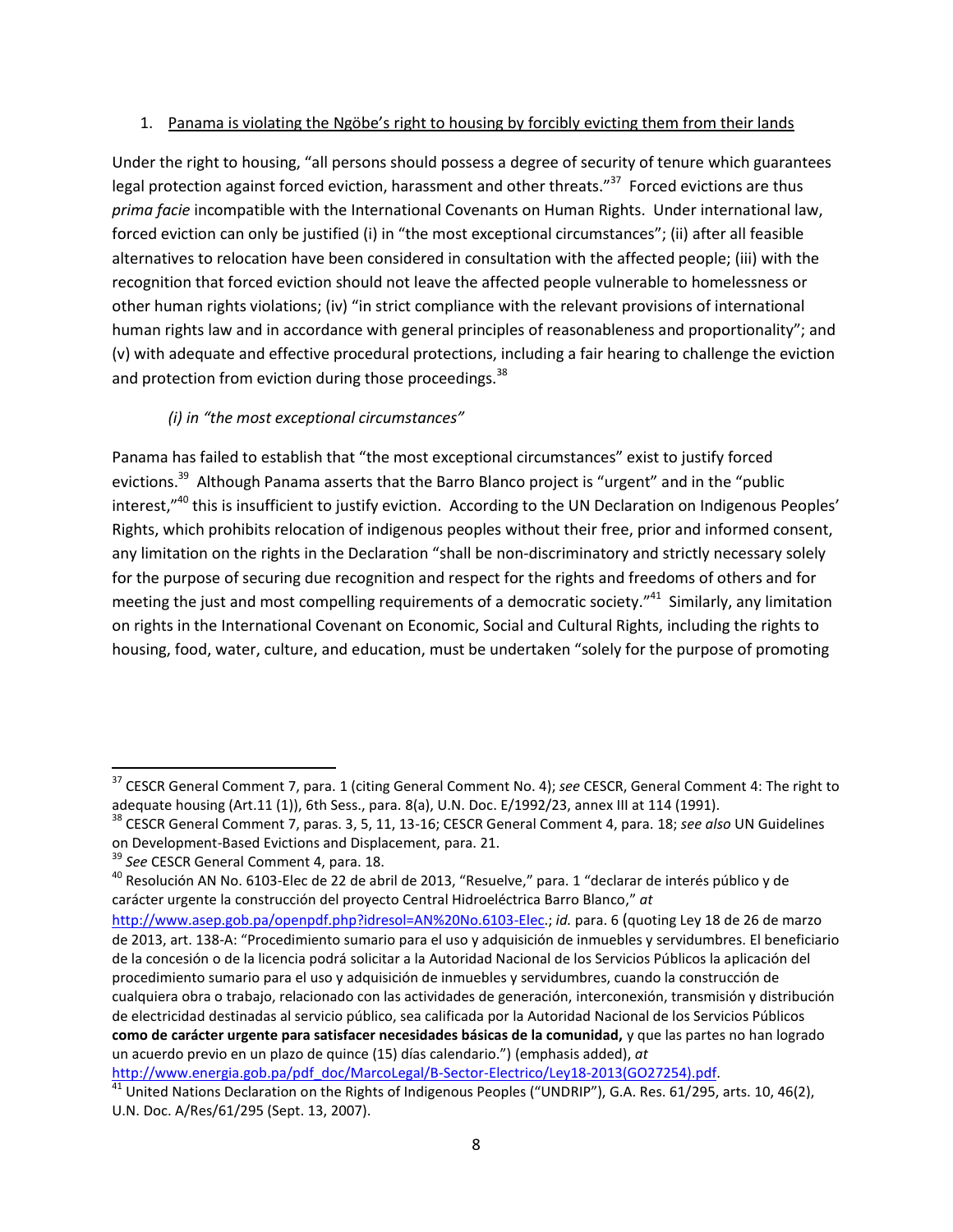the general welfare,"<sup>42</sup> which is defined as "steps taken by States consistent with their international human rights obligations, in particular the need to ensure the human rights of the most vulnerable."<sup>43</sup>

Indeed, it is not enough to merely assert the "public interest" to justify eviction. "[D]evelopment-based evictions include evictions often planned or conducted under the pretext of serving the 'public good,' such as those linked to development and infrastructure projects."<sup>44</sup> As UN Habitat observed, "forced population displacements caused by development programs … are almost never officially referred to as cases of forced eviction. They are, instead, elaborately justified in the name of the broader public good and given developmental process names such as 'infrastructural development,' 'nature conservation,' [and] 'rural development."<sup>45</sup> UN Habitat continued:

This is not to say that none of the projects are genuinely aimed at the public interest. However, even in such public interest projects, the methods of decision-making, design and implementation, and specifically the manner in which the affected people are treated, would in the majority of cases qualify as forced evictions as defined under international law, … and would, therefore, amount to gross violations of human rights. $46$ 

Consequently, States must show that "eviction is unavoidable and consistent with international human rights commitments protective of the general welfare."<sup>47</sup> Because indigenous peoples face eviction without their free, prior and informed consent, Panama must show that forced relocation is "strictly necessary solely for the purpose of securing due recognition and respect for the rights and freedoms of others and for meeting the just and most compelling requirements of a democratic society."<sup>48</sup> By declaring that the Barro Blanco project is "urgent and in the public interest" without providing a full justification for this determination,<sup>49</sup> Panama has failed to establish "exceptional circumstances" to the prohibition on forced evictions under international law.<sup>50</sup>

## *(ii) after exploring all feasible alternatives to relocation in consultation with the affected people*

Further, Panama has violated the affected Ngöbe's rights to housing by failing to "explore fully all possible alternatives to evictions" and by failing to do so in consultation with them.<sup>51</sup> The affected

<sup>42</sup> CESCR General Comment 7; *see also* International Covenant on Civil and Political Rights ("ICCPR"), Dec. 16, 1966, art. 4, 6 I.L.M. 368; ICESCR, art. 4; UN Guidelines on Development-Based Evictions and Displacement, para. 21.

<sup>43</sup> UN Guidelines on Development-Based Evictions and Displacement, para. 21.

<sup>44</sup> *Id.* para. 8.

<sup>45</sup> UN Habitat, Losing Your Home: Assessing the Impact of Eviction (2011), 1, *at* 

http://www.unhabitat.org/pmss/getElectronicVersion.aspx?nr=3188&alt=1.

<sup>46</sup> *Id*.

<sup>47</sup> UN Guidelines on Development-Based Evictions and Displacement, para. 40; *see also* CESCR General Comment 7, paras. 2 and 5.

<sup>48</sup> *See* UNDRIP, arts. 10 and 46(2).

<sup>49</sup> Resolución AN No. 6103-Elec de 22 de abril de 2013, "Resuelve," para. 1.

<sup>50</sup> *See* CESCR General Comment 4, para. 18; UN Guidelines on Development-Based Evictions and Displacement, para. 21 ("States shall ensure that evictions only occur in exceptional circumstances. Evictions require full

justification given their adverse impact on a wide range of internationally recognized human rights.").

<sup>51</sup> CESCR General Comment 7, para. 13; *see also* UN Guidelines on Development-Based Evictions and Displacement, para. 38.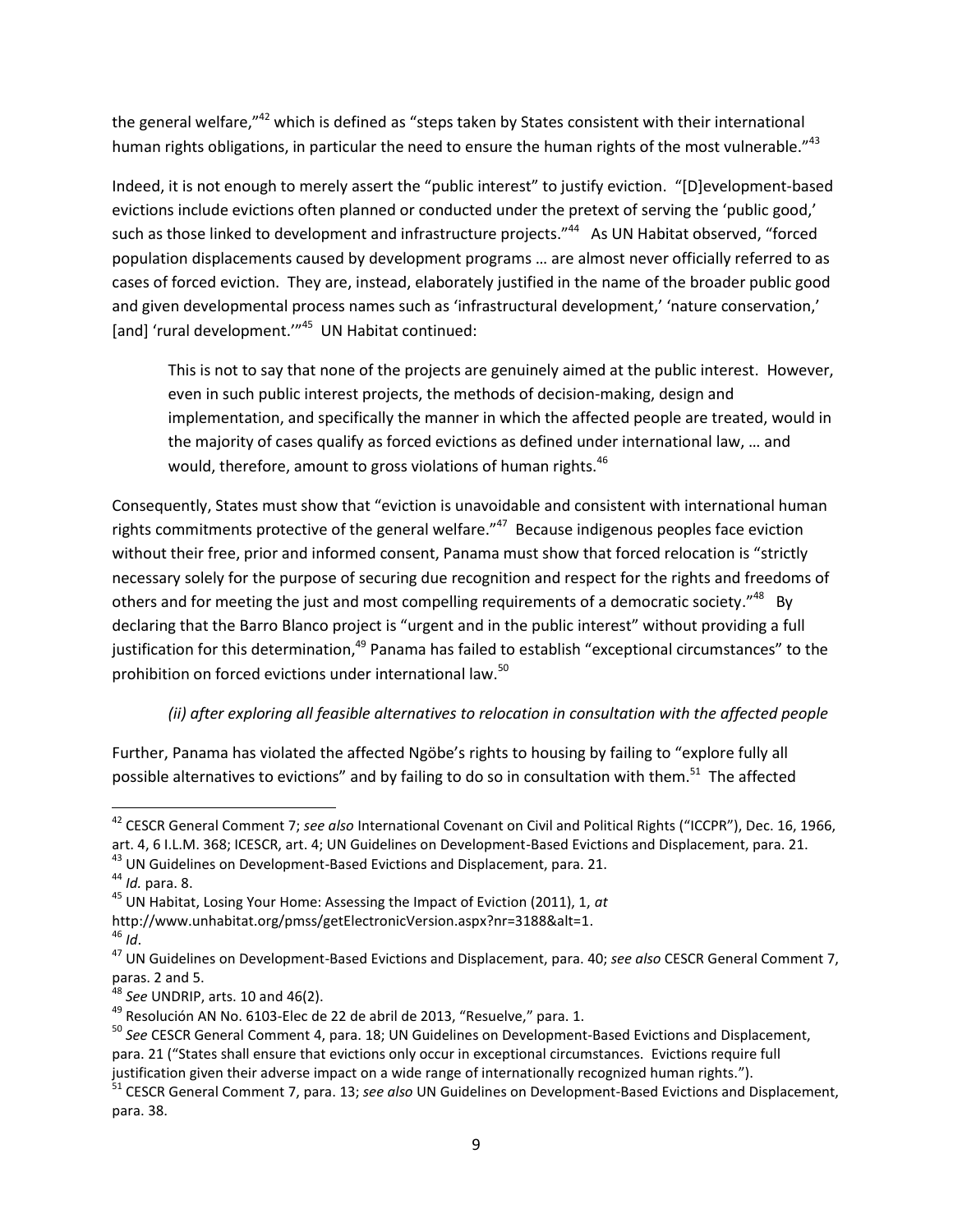Ngöbe communities were never consulted about alternatives to eviction, and there is no indication that the impacts of eviction factored into the consideration of alternatives.<sup>52</sup> In fact, GENISA's initial EIA for the project did not describe *any* impacts in indigenous areas, and its 2011 environmental and social summary report stated that "[n]obody will be relocated because of the project."<sup>53</sup> To the extent that any assessment of eviction impacts has occurred, such as the UNDP-led site visits, the decision had already been made to approve the project designed in a way that would flood indigenous territory and thus force the people living there from their land.

Even if decision-makers did take any eviction impacts into account, the affected people were not consulted about those impacts in the context of exploring alternatives. As the Guidelines on Development-Based Evictions and Displacement make clear: "All potentially affected groups and persons, including women, indigenous peoples and persons with disabilities, as well as others working on behalf of the affected, have the right to relevant information, full consultation and participation throughout the entire process, and to propose alternatives that authorities should duly consider."<sup>54</sup>

Although Panamanian law previously guaranteed communities the right to participate in energy-related decisions that would affect them, and that those decisions would "be taken with prior consultation with those communities,"<sup>55</sup> the summary procedure for taking land for energy projects adopted in March 2013 did not expressly retain any requirement to meaningfully consult with the affected people.<sup>56</sup> In the case of Barro Blanco, the affected Ngöbe communities received no information about alternatives, were never consulted about the evictions (or even the project itself), and were given no chance to propose alternatives for the authorities to consider.

*(iii) without leaving the affected people vulnerable to homelessness or other human rights violations*

<sup>56</sup> *See* Ley 18 de 26 de marzo de 2013, art. 138-A at

<sup>&</sup>lt;sup>52</sup> See Demanda, sec. III, para. 5 ("[E]n el peritaje independiente llevado a cabo por la Organización de las Naciones Unidas, … se reconoce que el proceso de consulta previa a los grupos indígenas afectados, fue terriblemente inadecuado, además, establece que 'existen impactos intangibles relacionados a la cultura de las comunidades Ngäbe y a su forma de vida tradicional.' Estos impactos no han sido tomados en cuenta para constituir la valoración de 'interés público.'"); *see id.* (noting pending lawsuit challenging environmental approval due to lack of adequate and prior consent from the communities in the decision-making processes).

<sup>&</sup>lt;sup>53</sup> GENISA, Environmental and Social Impacts Summary Report, section 1.0.

<sup>54</sup> UN Guidelines on Development-Based Evictions and Displacement, para. 38; *see* CESCR General Comment 7, para. 13 ("States parties shall ensure, prior to carrying out any evictions, and particularly those involving large groups, that all feasible alternatives are explored in consultation with the affected persons, with a view to avoiding, or at least minimizing, the need to use force.").

<sup>55</sup> Ley 6 de 3 de febrero de 1997, art. 149; *see id.* art. 125 (establishing that forced land acquisition be conducted in accordance with other provisions in the law). That law further requires that "[d]uring the phase of the impact assessment and as a condition to execute projects of electricity generation and transmission," the company "must inform affected communities of" the anticipated social and environmental impacts, the planned mitigation activities, and the mechanisms necessary to involve the affected people in the implementation of the environmental and social mitigation plans. Ley 6 de 3 de febrero de 1997, art. 153.

[http://www.asamblea.gob.pa/APPS/LEGISPAN/PDF\\_NORMAS/2010/2013/2013\\_601\\_4485.PDF.](http://www.asamblea.gob.pa/APPS/LEGISPAN/PDF_NORMAS/2010/2013/2013_601_4485.PDF)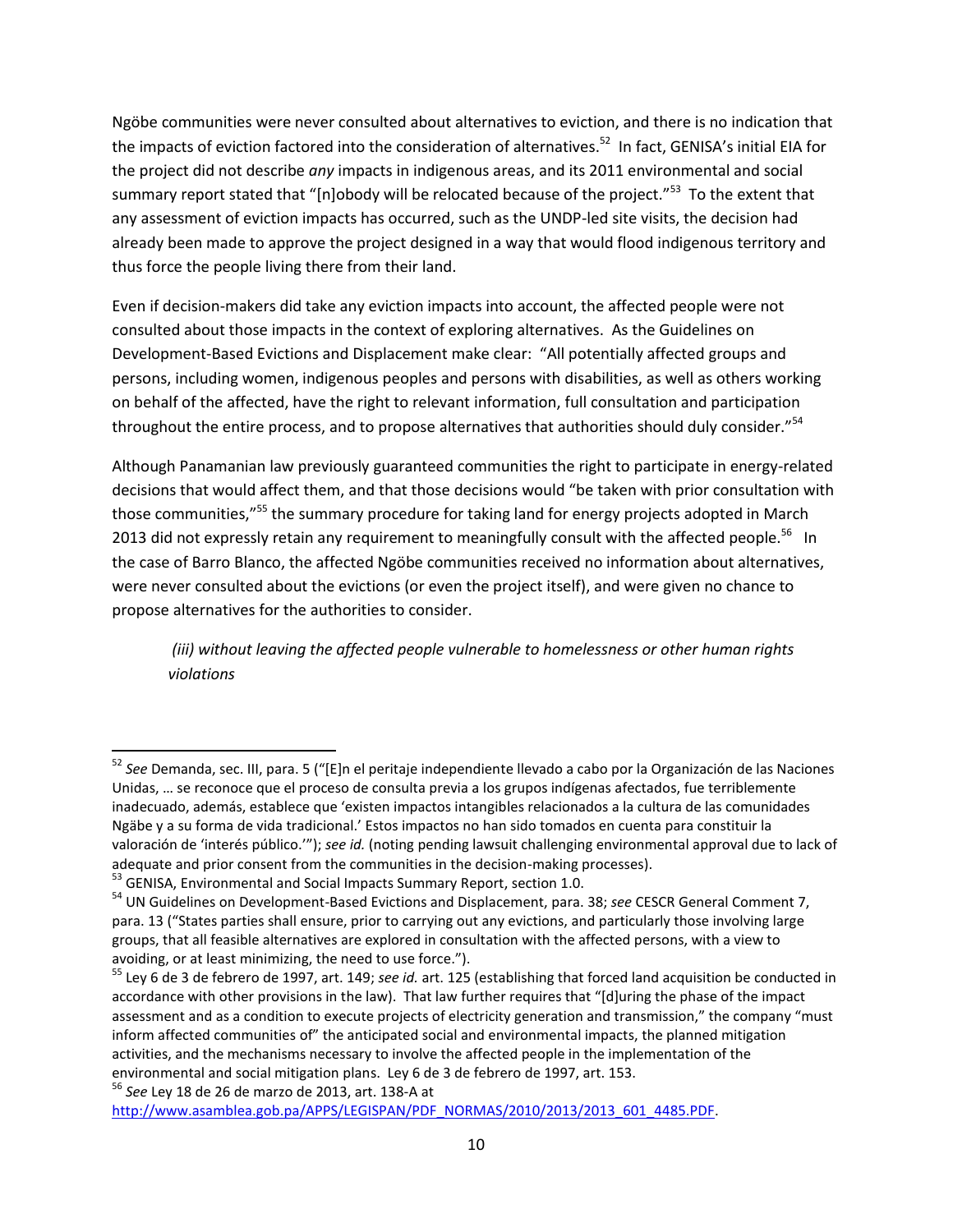Panama is violating the Ngöbe's right to housing because forcibly evicting them from their land will leave them vulnerable to other human rights violations. As the Committee on Economic, Social and Cultural Rights has made clear: "Evictions should not result in individuals being rendered homeless or vulnerable to the violation of other human rights."<sup>57</sup> As discussed in sections II.A.2-4, "forced evictions frequently violate other human rights"<sup>58</sup> and constitute "gross violations of a range of internationally recognized human rights, including the human rights to adequate housing, food, water, health, education, work, security of the person, security of the home, freedom from cruel, inhuman and degrading treatment, and freedom of movement."<sup>59</sup> Given the Ngöbe's dependence on their land for physical, socio-economic, and cultural survival, forcibly evicting them from their land will leave them vulnerable to other rights violations, including their rights to housing, food, water, property (including protection from relocation without their free, prior and informed consent), culture, and education, as described in further detail below. The fact that many of the affected people are women and children raises additional concerns given that women and children "suffer disproportionately from the practice of forced eviction."<sup>60</sup> Panama has failed to comply with its duty not to leave people affected by forced eviction vulnerable to other human rights violations.

## *(iv) "in strict compliance with the relevant provisions of international human rights law and in accordance with general principles of reasonableness and proportionality"*

Panama is violating the Ngöbe's right to housing by failing to conduct evictions "in strict compliance with the relevant provisions of international human rights law and in accordance with general principles of reasonableness and proportionality."<sup>61</sup> For a law to justify evictions, it "should be in accordance with the provisions, aims and objectives of the Covenant and should be, in any event, reasonable in the particular circumstances."<sup>62</sup> In addition, "relevant legislation must specify in detail the precise circumstances in which such interferences may be permitted."<sup>63</sup> As noted above, the UN Declaration on the Rights of Indigenous Peoples only allows limitations on that declaration's rights, including the freedom from relocation without free, prior, and informed consent, when "strictly necessary solely for

<sup>57</sup> CESCR General Comment 7, para. 16; *see also* UN Guidelines on Development-Based Evictions and Displacement, para. 43.

<sup>&</sup>lt;sup>58</sup> CESCR General Comment 7, para. 4.

<sup>59</sup> UN Guidelines on Development-Based Evictions and Displacement, para. 6; *see also* CESCR General Comment 7, para. 4.

<sup>60</sup> CESCR General Comment 7, para. 10; *see also* Convention on the Elimination of All Forms of Discrimination against Women, art. 14, para. 2(h) ("State parties shall ensure to [women in rural areas] the right ... "to enjoy adequate living conditions, particularly in relation to housing, sanitation, electricity and water supply."); Convention on the Rights of the Child, art. 27.

<sup>&</sup>lt;sup>61</sup> CESCR General Comment 7, para. 14; see also id. ("...[R]ecall General Comment 16 of the Human Rights Committee, relating to article 17 of the International Covenant on Civil and Political Rights, which states that interference with a person's home can only take place "in cases envisaged by the law." The law "should be in accordance with the provisions, aims and objectives of the Covenant and should be, in any event, reasonable in the particular circumstances.").

<sup>62</sup> *Id.* (quoting Human Rights Committee, General Comment 16: The right to respect of privacy, family, home and correspondence, and protection of honour and reputation) (emphasis added).  $^{63}$  *Id.*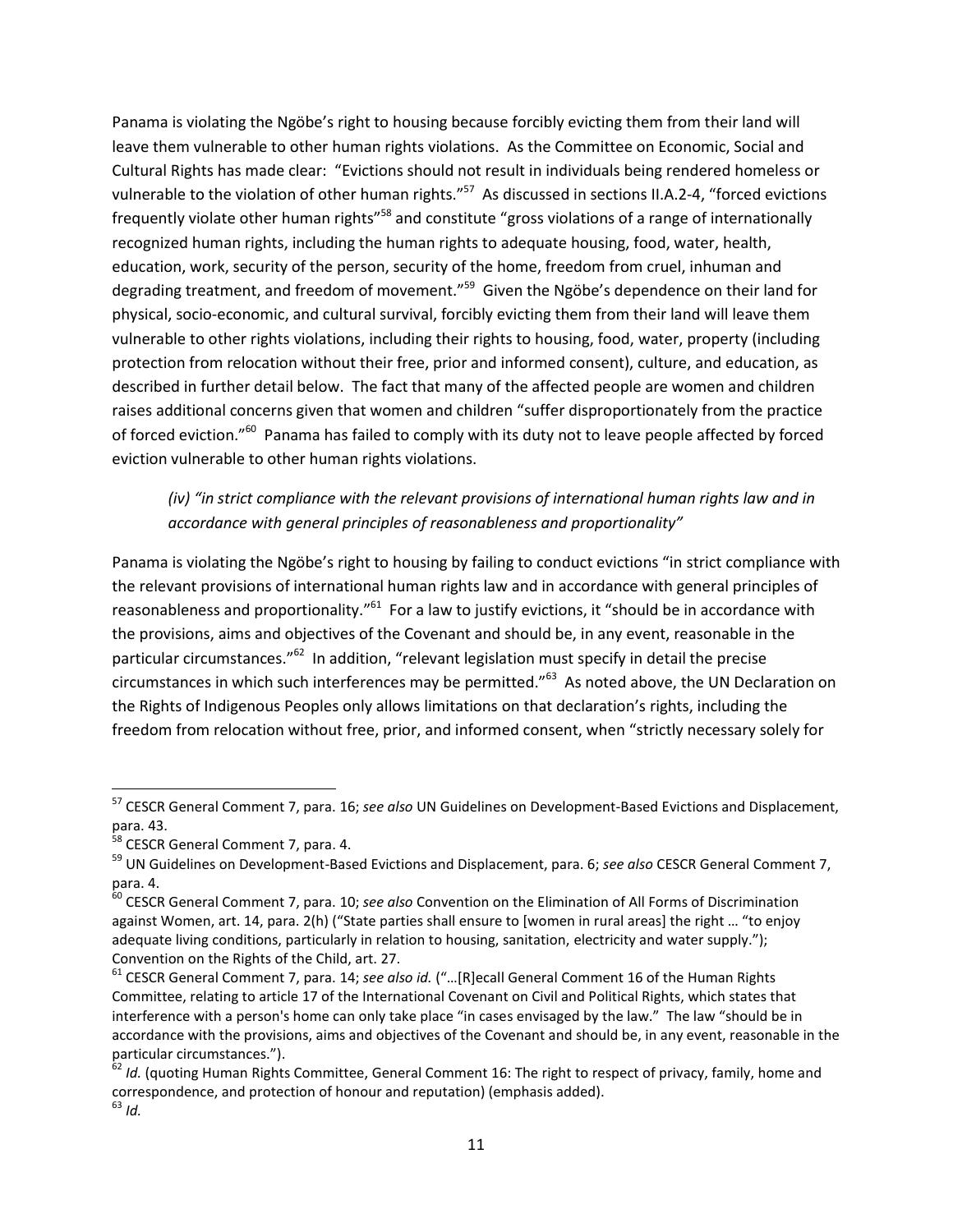the purpose of securing due recognition and respect for the rights and freedoms of others and for meeting the just and most compelling requirements of a democratic society."<sup>64</sup>

Regional human rights tribunals have considered the proportionality principle in the context of limitations on the right to property. For example, the Inter-American Court has determined that when faced with "conflicting interests in indigenous claims," the Court must "assess in each case the legality, necessity, proportionality and fulfillment of a lawful purpose in a democratic society (public purposes and public benefit), to impose restrictions on the right to property, on the one hand, or the right to traditional lands, on the other."<sup>65</sup> In making this assessment, the Court noted:

States must take into account that indigenous territorial rights encompass a broader and different concept that relates to the collective right to survival as an organized people, with control over their habitat as a necessary condition for reproduction of their culture, for their own development and to carry out their life aspirations. Property of the land ensures that the members of the indigenous communities preserve their cultural heritage.<sup>66</sup>

Similarly, in "assess[ing] whether an encroachment 'in the interest of public need' [wa]s indeed proportionate to the point of overriding the rights of indigenous peoples to their ancestral lands," the African Commission on Human and Peoples' Rights held that "the 'public interest' test is … much more stringent when applied to ancestral land rights of indigenous peoples,"<sup>67</sup> noting:

Limitations, if any, on the right to indigenous peoples to their natural resources must flow only from the most urgent and compelling interest of the state. Few, if any, limitations on indigenous resource rights are appropriate, because the indigenous ownership of the resources is associated with the most important and fundamental human rights, including the right to life, food, the right to self-determination, to shelter, and the right to exist as a people.<sup>68</sup>

 $64$  UN Declaration on the Rights of Indigenous Peoples, arts. 10, 46(2).

<sup>65</sup> *Case of the Indigenous Community Sawhoyamaxa v. Paraguay*, Inter-Am. Ct. H.R., Judgment of Mar. 29, 2006, Series C No. 146, para. 138 (expropriation of land as restitution to indigenous people from whom the land had been taken in violation of international law constituted a valid public purpose) (citing *Case of the Indigenous Community Yakye Axa v. Paraguay*, Inter-Am. Ct. H.R., Judgment of June 17, 2005, Series C No. 125, para. 149); *see also Yakye Axa v. Paraguay, para.* 144 ("[W]hen indigenous communal property and individual private property are in real or apparent contradiction, the American Convention itself and the jurisprudence of the Court provide guidelines to establish admissible restrictions to the enjoyment and exercise of those rights, that is: a) they must be established by law; b) they must be necessary; c) they must be proportional, and d) their purpose must be to attain a legitimate goal in a democratic society."); *Yakye Axa v. Paraguay*, para. 217 ("If the traditional territory is in private hands, the State must assess the legality, necessity and proportionality of expropriation or nonexpropriation of said lands to attain a legitimate objective in a democratic society.").

<sup>&</sup>lt;sup>66</sup> Inter-Am. C.H.R., Indigenous and Tribal Peoples' Rights over Their Ancestral Lands and Natural Resources, OEA/ Ser.L/V/II. Doc. 56/09 (Dec. 30, 2009), *at* http://cidh.org/countryrep/Indigenous-Lands09/Ancestral-Lands.ENG.pdf, para. 117 (citing *Yakye Axa*, para. 146).

<sup>67</sup> *Centre for Minority Rights Development and Minority Rights Group International v. Kenya*, Communication 276/2003, African Comm'n on Human and Peoples' Rights (Feb. 4, 2010), paras. 211-12.

<sup>68</sup> *Id.* para. 212 (quoting Nazila Ghanea and Alexandra Xanthaki (2005) (eds). *"Indigenous Peoples' Right to Land and Natural Resources" in* Erica-Irene Daes "Minorities, Peoples and Self-Determination," Martinus Nijhoff Publishers).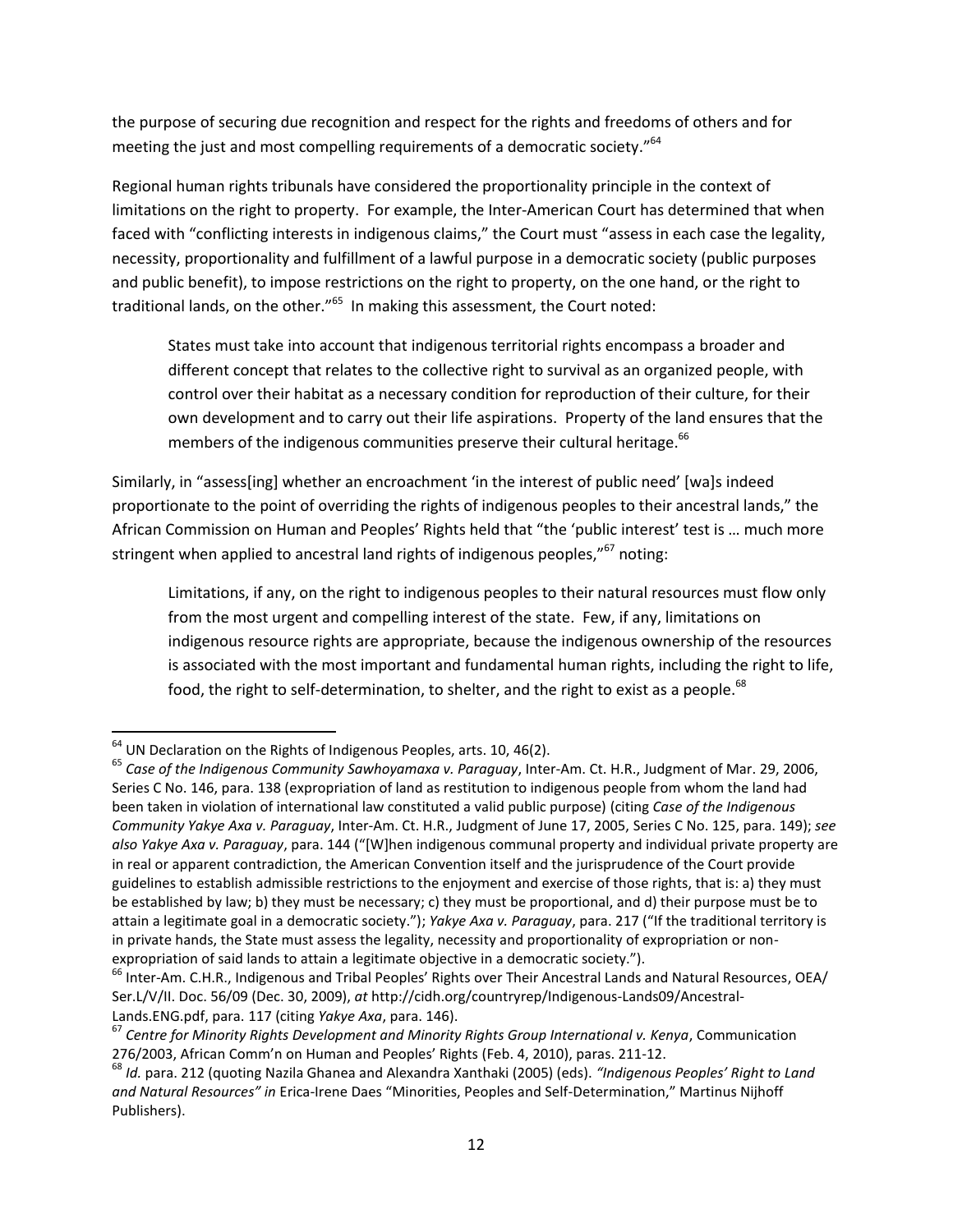With respect to Barro Blanco, as Special Rapporteur Anaya noted following his visit to Panama, "[w]ithout the agreement or consent of the Ngäbe people, the State could only allow effects to this people's land rights in virtue of a valid public proposal in the name of human rights, and only, by means necessary and proportional to that valid purpose."<sup>69</sup> Here, Panama has failed to ensure that the eviction is "reasonable," "necessary and proportional" to the asserted justification. Panama is expropriating the Ngöbe's land through a summary procedure that is no different for expropriation of indigenous peoples' land than for non-indigenous land. The procedure authorizes the taking of land for projects "of an urgent character to satisfy basic needs of the community," $70$  and the eviction notice provides no details about the "basic needs" or how this project will address them.

The summary procedure provides that the governmental authority will determine the area specifically and strictly necessary for the construction of the work, but this determination rests with the government's discretion.<sup>71</sup> In this case, Panama's declaration that the Barro Blanco project is in the public interest pertains to "all property necessary, convenient, and usually used for construction, installation, and activities of energy generation, connection, transmission, and distribution" for the public.<sup>72</sup> Panama has failed to ensure that the taking of land for the Barro Blanco project is "strictly necessary" and "reasonable and proportional" to the asserted need.

#### *(v) with appropriate procedural protections*

Beyond failing to justify its decision and show that "eviction is unavoidable,"<sup>73</sup> exceptional, and reasonable and proportional, Panama has failed to provide "[a]ppropriate procedural protection and due process."<sup>74</sup> These protections include "an opportunity for genuine consultation with those affected"; "adequate and reasonable notice for all affected persons prior to the scheduled date of eviction"; "information on the proposed evictions, and, where applicable, on the alternative purpose for which the land or housing is to be used, to be made available in reasonable time to all those affected"; "provision of legal remedies"; and adequate compensation.<sup>75</sup>

Highlighting just a few of these, first, Panama has failed to ensure adequate notice, through culturally appropriate channels and methods."<sup>76</sup> As the UN Guidelines make clear:

 $\overline{a}$ 

<sup>&</sup>lt;sup>69</sup> OHCHR, Declaración del Relator Especial sobre los derechos de los pueblos indígenas al concluir su visita oficial a Panamá (July 26, 2013), *available at* http://unsr.jamesanaya.org/statements/declaracion-del-relator-especialsobre-los-derechos-de-los-pueblos-indigenas-al-concluir-su-visita-oficial-a-panama.

<sup>&</sup>lt;sup>70</sup> Resolución AN No. 6103-Elec de 22 de abril de 2013, "Resuelve," para. 1; Ley 18 de 26 de marzo de 2013, art. 138-A.

 $71$  Ley 18 de 26 de marzo de 2013, art. 138-A.

<sup>72</sup> Ley 6, art. 122; *see* Resolución AN No. 6103-Elec de 22 de abril de 2013 (quoting *id.*).

<sup>&</sup>lt;sup>73</sup> UN Guidelines on Development-Based Evictions and Displacement, para. 40 ("Prior to any decision to initiate an eviction, authorities must demonstrate that the eviction is unavoidable and consistent with international human rights commitments protective of the general welfare."); *see also* CESCR General Comment 7, paras. 2 and 5. <sup>74</sup> CESCR General Comment 7, para. 15.

 $<sup>75</sup>$  CESCR General Comment 7, paras. 13, 15.</sup>

 $76$  UN Guidelines on Development-Based Evictions and Displacement, para. 35.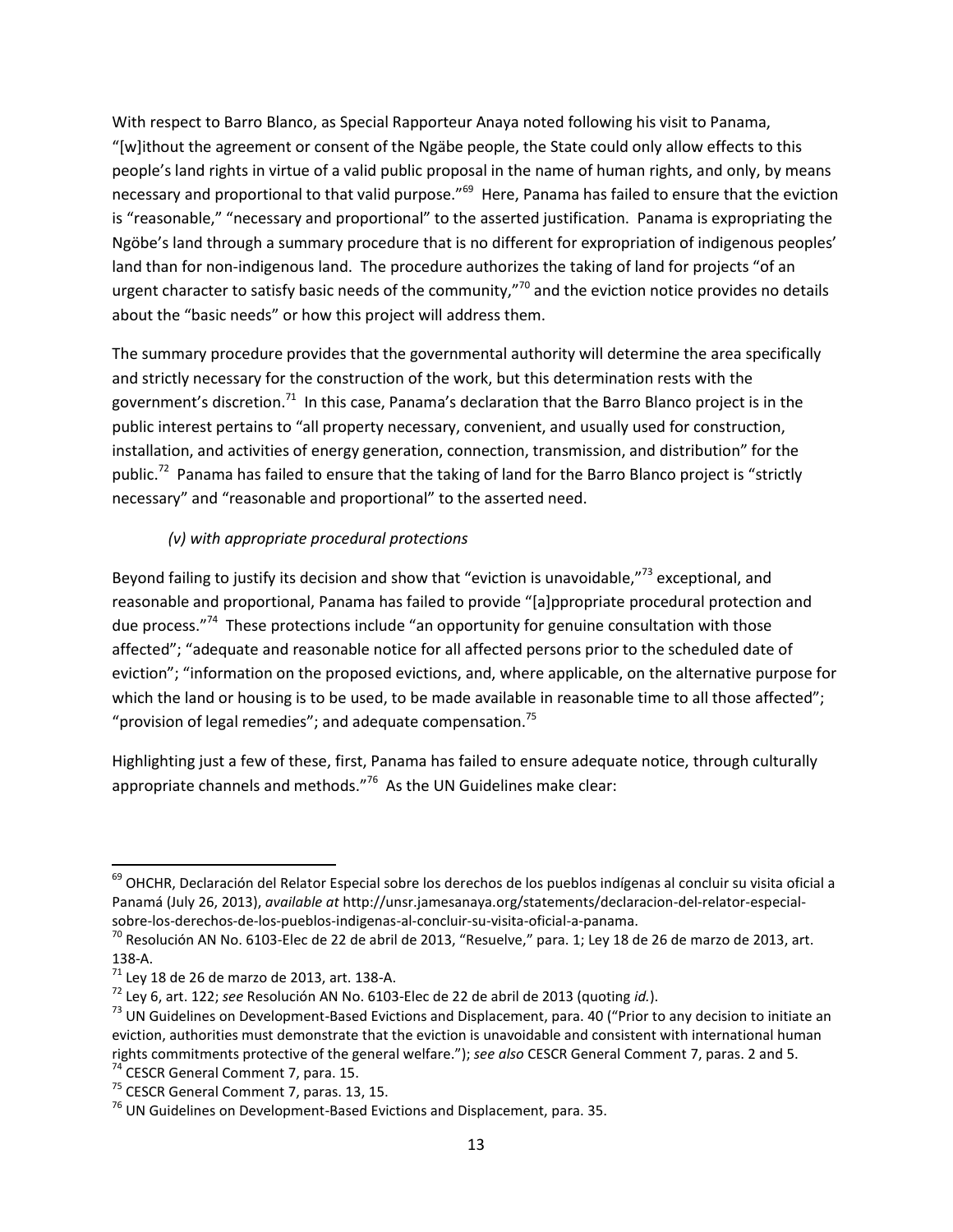Any decision relating to evictions should be announced in writing in the local language to all individuals concerned, sufficiently in advance. The eviction notice should contain a detailed justification for the decision, including on: (a) absence of reasonable alternatives; (b) the full details of the proposed alternative; and (c) where no alternatives exist, all measures taken and foreseen to minimize the adverse effects of evictions.<sup>77</sup>

In the case of Barro Blanco, notice of eviction was not provided in the local language, and did not contain a detailed justification. Rather, the notice merely stated that the project was "urgent … to satisfy the basic needs of the community."<sup>78</sup>

Second, Panama is violating the Ngöbe's right to housing by failing to ensure adequate compensation. In the notice of eviction to Mr. Miranda, Panama declared a cash value as compensation for taking land. Yet, the UN Guidelines on Eviction make clear:

Cash compensation should under no circumstances replace real compensation in the form of land and common property resources. Where land has been taken, the evicted should be compensated with land commensurate in quality, size and value, or better. … Where the home and land also provide a source of livelihood for the evicted inhabitants, impact and loss assessment must account for the value of business losses, equipment/inventory, livestock, land, trees/crops, and lost/decreased wages/income.<sup>79</sup>

As the UNDP expert assessment explained, in the Ngöbe communities, "[t]he tropical forest that exists along the riverbank of the Tabasará River provides an important source of vegetation, which serves a social and economic function."<sup>80</sup> Land, trees, and crops are vital to the Ngöbe's ability to support themselves as "[t]he majority of the products for their subsistence are provided by their own cultivation, domestic animals, and the environment in which they live."<sup>81</sup> Although the Ngöbe's "local economy is based in subsistence and is produced only for consumption, with very little beyond that for sale," they do sell some of their natural resources "to obtain products that the communities do not produce, like matches, sugar, and salt."<sup>82</sup> Panama's failure to consult with the affected people regarding compensation and failure to provide them land as compensation contravenes its duties to ensure adequate compensation.

According to the Committee on Economic, Social and Cultural Rights, "Appropriate procedural protection and due process … is especially pertinent in relation to a matter such as forced evictions which directly invokes a large number of the rights recognised in both International Human Rights Covenants."<sup>83</sup> Panama has failed to ensure provision of these protections, such as adequate notice,

<sup>77</sup> *Id.* para. 41.

<sup>&</sup>lt;sup>78</sup> Resolución AN No. 6103-Elec de 22 de abril de 2013, "Resuelve," para. 1 (quoting Ley 18 de 26 de marzo de 2013, art. 138-A).

 $^{79}$  UN Guidelines on Development-Based Evictions and Displacement, paras. 60 and 63.

<sup>80</sup> UNDP Peritaje – Ecológico y Económico, 7.

 $81$  UNDP Peritaje – Rural Diagnóstico Participativo, para. 90.

<sup>82</sup> *Id.*

<sup>83</sup> CESCR General Comment 7, para. 16.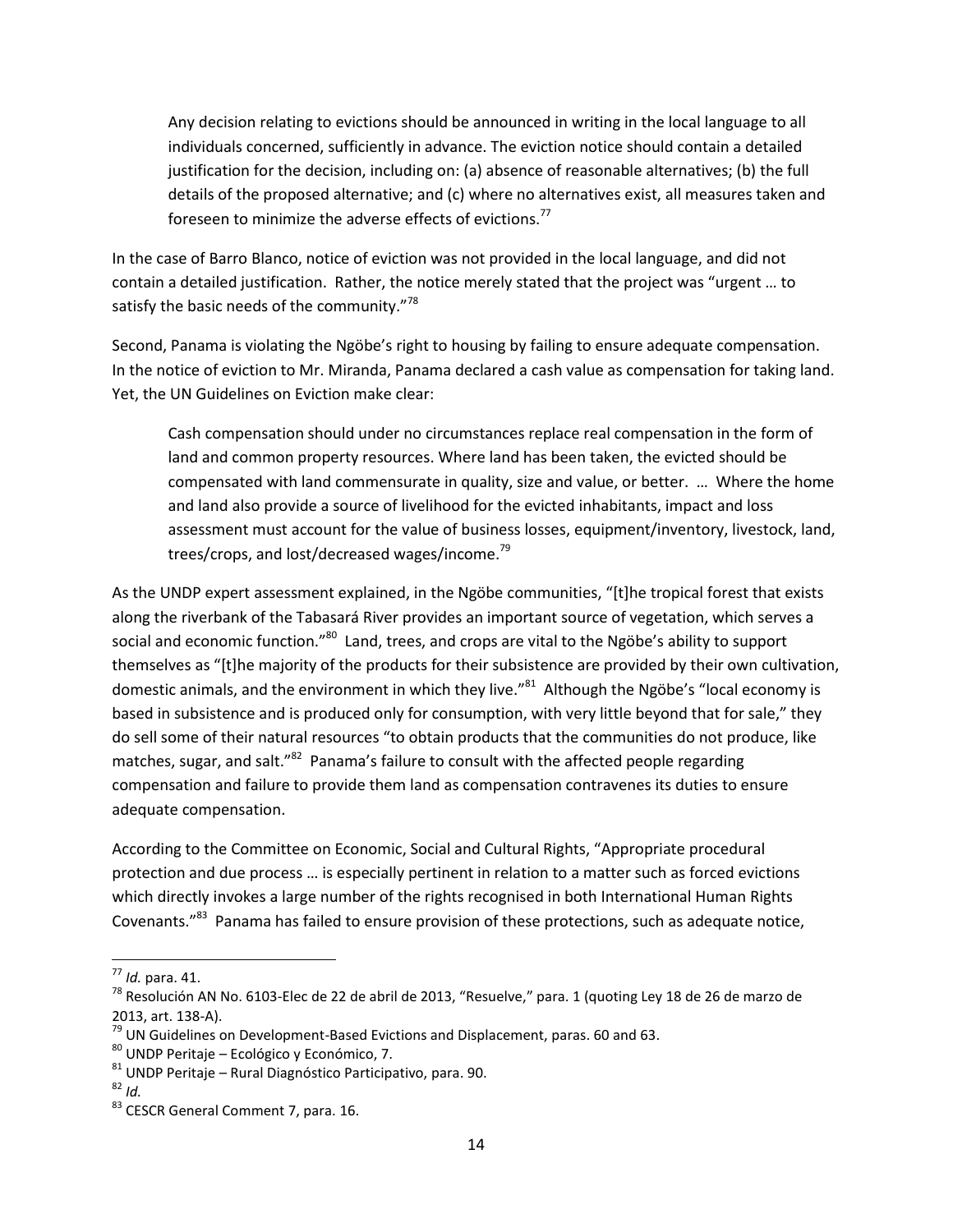protection from eviction during judicial proceedings, and adequate compensation, to the affected Ngöbe people.

#### 2. Panama is violating the Ngöbe's right to property by failing to consult with, and obtain their free, prior and informed consent, before forcibly evicting them from their lands

Under international law, indigenous peoples have the right to free, prior and informed consent before a State can take certain actions, including forcibly relocating them, from their traditional lands and territories.<sup>84</sup> As derived from the right to property protected under the American Convention on Human Rights and other agreements, indigenous peoples have the right to possess, use, and "freely enjoy" their traditional lands and territories,<sup>85</sup> and to "not be forcibly removed" from them.<sup>86</sup> Where exceptional circumstances exist to the prohibition of forced evictions, States are obligated to obtain the "free, prior and informed consent of the indigenous peoples concerned."<sup>87</sup>

In the case of Barro Blanco, there is no dispute that indigenous people of the Ngöbe communities of Quebrada Caña, Kiad, and Nuevo Palomar will be forcibly removed from their land.<sup>88</sup> No one from these communities was consulted about, let alone consented to, the decision to evict them. In fact, none of the community members was consulted prior to the decision to approve the project, and a pending domestic lawsuit challenges that approval for violating consultation requirements, among others.<sup>89</sup>

To the extent that the Government of Panama, the Central American, Dutch and German development banks, and GENISA have relied on "agreements" between GENISA and members of the indigenous communities, these agreements did not involve or represent the interests of the affected communities.<sup>90</sup> After his visit to Panama last July, Special Rapporteur Anaya noted that the indigenous

 $\overline{a}$ 

 $90$  Continuing this pattern, in January 2014, a mission consisting of representatives of FMO, DEG, and CABEI visited Panama regarding the Barro Blanco project, but did not meet with anyone from the communities of Kiad, Quebrada Caña, or Nuevo Palomar. Well before this visit, FMO had received and responded to letters stating that Mr. Miranda was among the affected people and had not been consulted, and the communities had invited FMO

<sup>84</sup> *See* UNDRIP, art. 10 ; Convention Concerning Indigenous and Tribal Peoples in Independent Countries ("ILO Convention 169"), June 27, 1989, art. 16.1, 72 ILO Official Bull. 59, 28 I.L.M. 1382; *Case of the Saramaka People v. Suriname*, Judgment of Nov. 28, 2007, Series C No. 172; Inter-Am. C.H.R., Indigenous and Tribal Peoples' Rights over their Ancestral Lands and Natural Resources, para. 107.

<sup>85</sup> *Saramaka*, para. 95; Inter-Am. C.H.R., Indigenous and Tribal Peoples' Rights over their Ancestral Lands and Natural Resources, para. 107.

<sup>86</sup> UNDRIP, art. 10; *see also* ILO Convention 169, art. 16(1).

<sup>87</sup> UNDRIP, art. 10; *see also* ILO Convention 169, art. 16(3)-(4).

<sup>88</sup> *See generally* UNDP Peritaje reports a[t http://www.undp.org.pa/centro-informacion/comunicados/en](http://www.undp.org.pa/centro-informacion/comunicados/en-cumplimiento-a-los-acuerdos-de-la-mesa-tecnica-de-dialogo-expertos-internacionales-presentan-resultados-del-peritaje-independiente-al-proyecto-hidroelectrico-barro-blanco/62)[cumplimiento-a-los-acuerdos-de-la-mesa-tecnica-de-dialogo-expertos-internacionales-presentan-resultados-del](http://www.undp.org.pa/centro-informacion/comunicados/en-cumplimiento-a-los-acuerdos-de-la-mesa-tecnica-de-dialogo-expertos-internacionales-presentan-resultados-del-peritaje-independiente-al-proyecto-hidroelectrico-barro-blanco/62)[peritaje-independiente-al-proyecto-hidroelectrico-barro-blanco/62.](http://www.undp.org.pa/centro-informacion/comunicados/en-cumplimiento-a-los-acuerdos-de-la-mesa-tecnica-de-dialogo-expertos-internacionales-presentan-resultados-del-peritaje-independiente-al-proyecto-hidroelectrico-barro-blanco/62)

<sup>89</sup> *See* Demanda Contencioso Administrativa de Nulidad, interpuesta por Félix Wing Solís en nombre y representación de Adelaida Miranda, Ítalo Jiménez, Eugenio Carpintero y Manolo Miranda, contra la Resolución DIEORA IA-332-2008 de 9 de mayo de 2008, de la Autoridad Nacional del Ambiente, May. 31, 2011; Presentación de *Amicus Curiae* [AIDA, CIEL, Earthjustice] dentro del proceso que contiene la Demanda Contencioso Administrativa de Nulidad, interpuesta por Félix Wing Solís en nombre y representación de Adelaida Miranda, Ítalo Jiménez, Eugenio Carpintero y Manolo Miranda, contra la Resolución DIEORA IA-332-2008 de 9 de mayo de 2008, de la Autoridad Nacional del Ambiente, Exp. 352-11: Magistrado Ponente: Víctor L. Benavides, Aug. 29, 2013, available at http://earthjustice.org/sites/default/files/files/BARROBLANCO-AMICUS13029.pdf.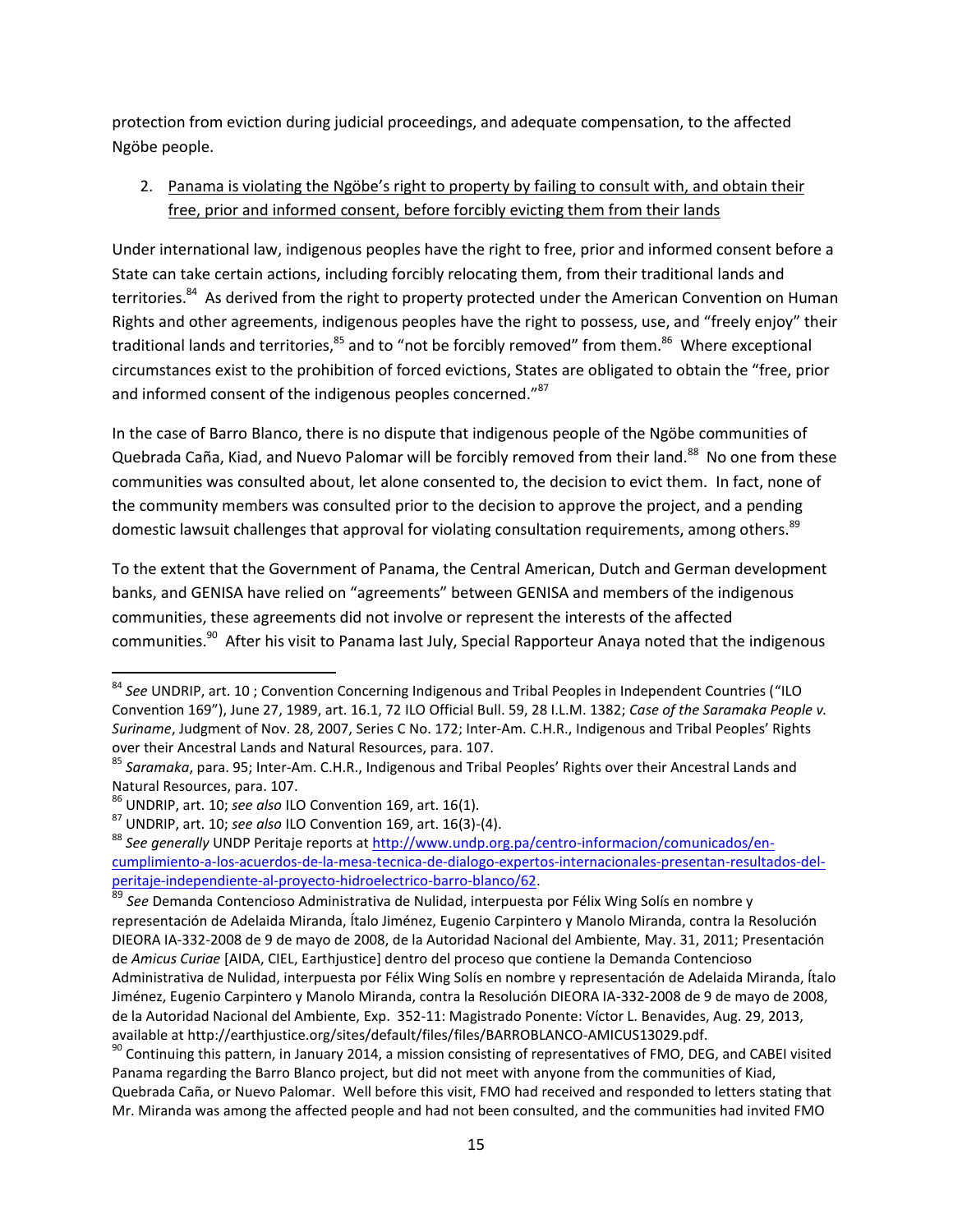peoples affected by dam and mining projects "allege irregularities in the processes to authorize construction of dams and the processes to reach agreements about those projects,"<sup>91</sup> and then described the Barro Blanco project as a case in point. As recently as 2013 – five years after the EIA was approved – a UNDP-led expert assessment observed:

With respect to the Barro Blanco Project, there is an evident lack of information and it is obvious that the residents of these communities were not consulted in the correct form.<sup>92</sup>

Following a visit to the Ngöbe-Buglé comarca in July 2013, Special Rapporteur Anaya concluded:

There should have been adequate consultation with the Ngäbe people before authorizing the dam project. In all cases, and in accordance with international law related to indigenous peoples' rights, there should not be flooding of indigenous peoples' lands, or other effects on their lands, without a prior agreement with the representative authorities of these peoples about the conditions of the flooding or effects. $93$ 

The government of Panama's failure to obtain the Ngöbe's free, prior and informed consent before deciding to evict them violates international law.

3. Panama is violating the Ngöbe's rights to food and water, and right to means of subsistence by forcibly evicting them from their lands

International law recognizes the right to food,  $94$  which "requires that each individual, alone or in community with others, have physical and economic access at all times to adequate food or means for its procurement."<sup>95</sup> The right to adequate food thus implies both the "availability of food in a quantity and quality sufficient to satisfy the dietary needs of individuals, free from adverse substances, and

to visit the affected area so it can better understand the impacts. On February 9, 2014, the M-10 wrote to FMO, explaining that their exclusion from these meetings was unacceptable. *See* Movimiento 10 de Abril, Open Letter from the M10 to Bank Representatives (Feb. 9, 2014) (attached). On February 12, FMO representative Renata Norato responded, proposing a teleconference with Mr. Miranda. This form of meeting is not typical for indigenous communities. Ms. Norato did not provide any explanation for her failure to meet with the affected communities while she was in Panama.

<sup>&</sup>lt;sup>91</sup> Declaración del Relator Especial sobre los derechos de los pueblos indígenas al concluir su visita oficial a Panamá.

 $92$  UNDP Peritaje – Rural Diagnóstico Participativo, para. 5.

<sup>93</sup> Declaración del Relator Especial sobre los derechos de los pueblos indígenas al concluir su visita oficial a Panamá.

 $94$  ICESCR, art. 11(1).

<sup>95</sup> Interim Report of the Special Rapporteur on the right to food (citing CESCR, General Comment No. 12: The right to adequate food (Art.11), para. 6.); *see also* Report of the Special Rapporteur on the right to food, Addendum: Large-scale land acquisitions and leases: A set of minimum principles and measures to address the human rights challenge, U.N. Doc. A/HRC/13/33/Add.2 (Dec. 28, 2009), para. 3 (citing General Comment No. 12, para. 14) ("[E]very State is obliged to ensure for everyone under its jurisdiction access to the minimum essential food which is sufficient, nutritionally adequate and safe, to ensure their freedom from hunger.")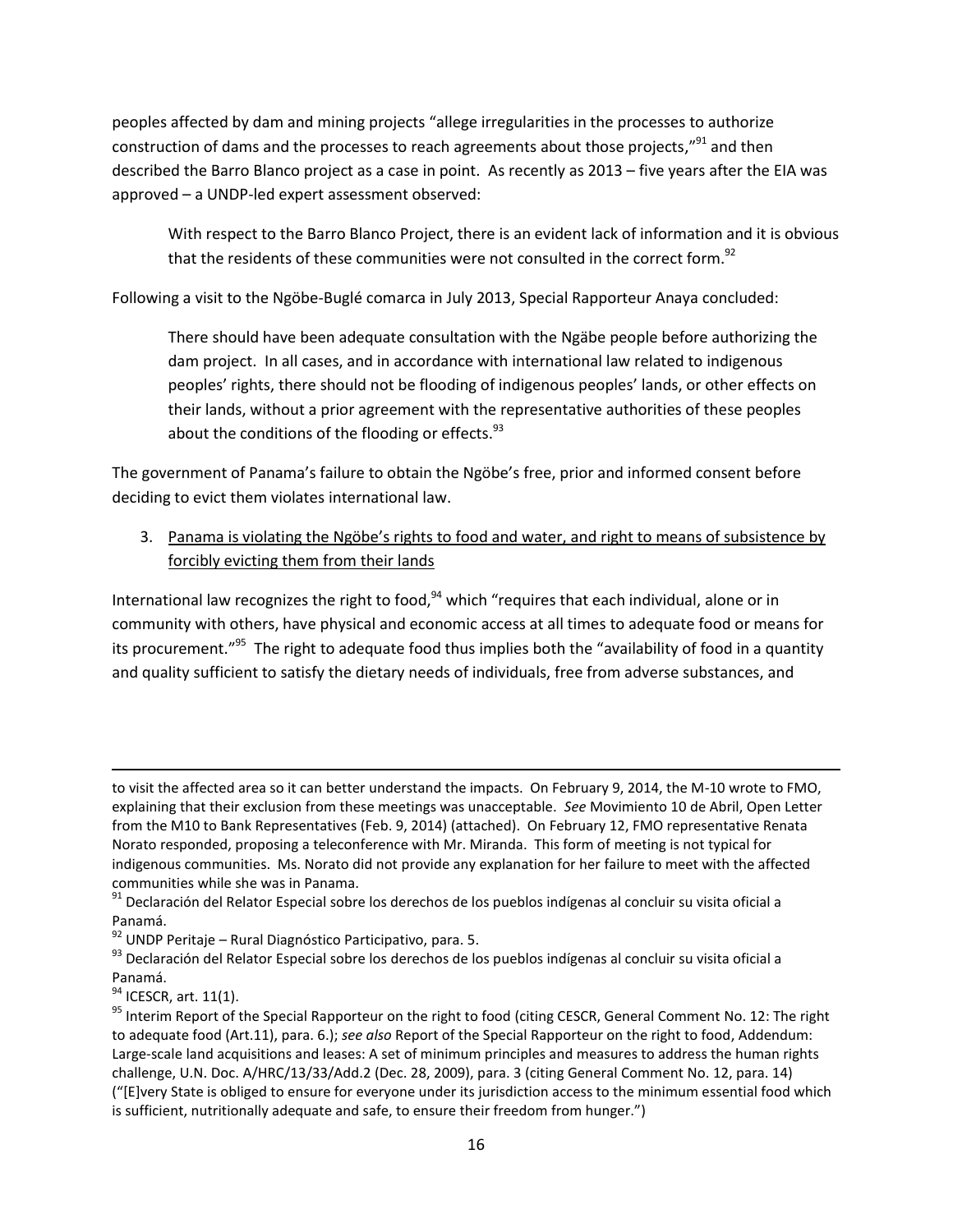acceptable within a given culture"<sup>96</sup> and the "accessibility of such food in ways that are sustainable and that do not interfere with the enjoyment of other human rights."<sup>97</sup>

As with the right to adequate housing, States' obligations with respect to the right to adequate food are to respect, protect, and fulfill the right,<sup>98</sup> as well as to ensure non-retrogression.<sup>99</sup> To comply with these duties, States must take measures "to ensure that enterprises or individuals do not deprive individuals of their access to adequate food,"100 should protect the resources "that are important for people's livelihoods,<sup>101</sup> and must not "take any measures that result in preventing such access."<sup>102</sup> In accordance with States' duty of non-retrogression, States must not "take deliberate measures which result in the deterioration of current level of fulfillment of the right to food."<sup>103</sup> Further, States should take "[m]easures ... to ensure that the right to adequate food is especially fulfilled for vulnerable population groups and individuals,<sup>104</sup> including indigenous peoples whose "access to their ancestral lands may be threatened."<sup>105</sup> Of particular relevance here, as UN Special Rapporteur on the Right to Food Olivier de Schutter has noted, where forced eviction "leads to depriving [affected] families from their means of producing food, it is also a violation of the right to food." $^{106}$ 

With respect to the right to water, international law recognizes the right to water as "emanating from, and indispensable for, the realization of the right to an adequate standard of living."<sup>107</sup> The right to water has been explicitly recognized in a wide range of international treaties and other instruments, and provides that everyone is entitled to "sufficient, safe, acceptable, physically accessible affordable water for personal and domestic uses."<sup>108</sup> As articulated in General Comment No. 15, the States' obligations with respect to the right to water are to: refrain from interfering directly or indirectly with the enjoyment of the right; prevent third parties from interfering in any way with enjoyment of the right to water; and adopt the necessary measures directed towards the full realization of this right.<sup>109</sup> In her report on sustainability and non-retrogression, Special Rapporteur on the right to safe drinking water and sanitation, Catarina de Albuquerque explained, "[h]uman rights principles give clear guidance ...

<sup>&</sup>lt;sup>96</sup> CESCR General Comment No. 12, para. 8.

 $^{97}$  *Id.* 

<sup>98</sup> *Id.* para. 14.

<sup>99</sup> *Id.* para. 15*.*

<sup>100</sup> *Id.*; *see also id*., para. 27 ("As part of their obligations to protect people's resource base for food, States parties should take appropriate steps to ensure that activities of the private business sector and civil society are in conformity with the right to food.").

<sup>102</sup> FAO Guidelines on the Right to Food, 8.1; *see also* CESCR General Comment No. 12, para. 15.

<sup>103</sup> OHCHR, Special Rapporteur on the right to food, *available at* 

http://www.ohchr.org/EN/issues/food/Pages/FoodIndex.aspx.

<sup>&</sup>lt;sup>104</sup> CESCR General Comment 12, para. 28.

<sup>105</sup> *Id*., para. 13.

 $106$  Report of the UN Special Rapporteur on the right to food, Addendum: Mission to Nicaragua, U.N. Doc. A/HRC/13/33/Add.5 (Dec. 8, 2009), *at* http://www.oda-alc.org/documentos/1341788678.pdf; *see also* UN Guidelines on Development-Based Evictions and Displacement, para. 6 (citing CESCR General Comments 4 and 7).

<sup>&</sup>lt;sup>107</sup> General Comment 15, para. 3 (articulating the way in which the Committee on Economic, Social and Cultural Rights has interpreted ICESCR, art. 11(1)).

<sup>108</sup> *Id*., para. 2.

<sup>109</sup> *Id*., paras. 21, 23 and 25.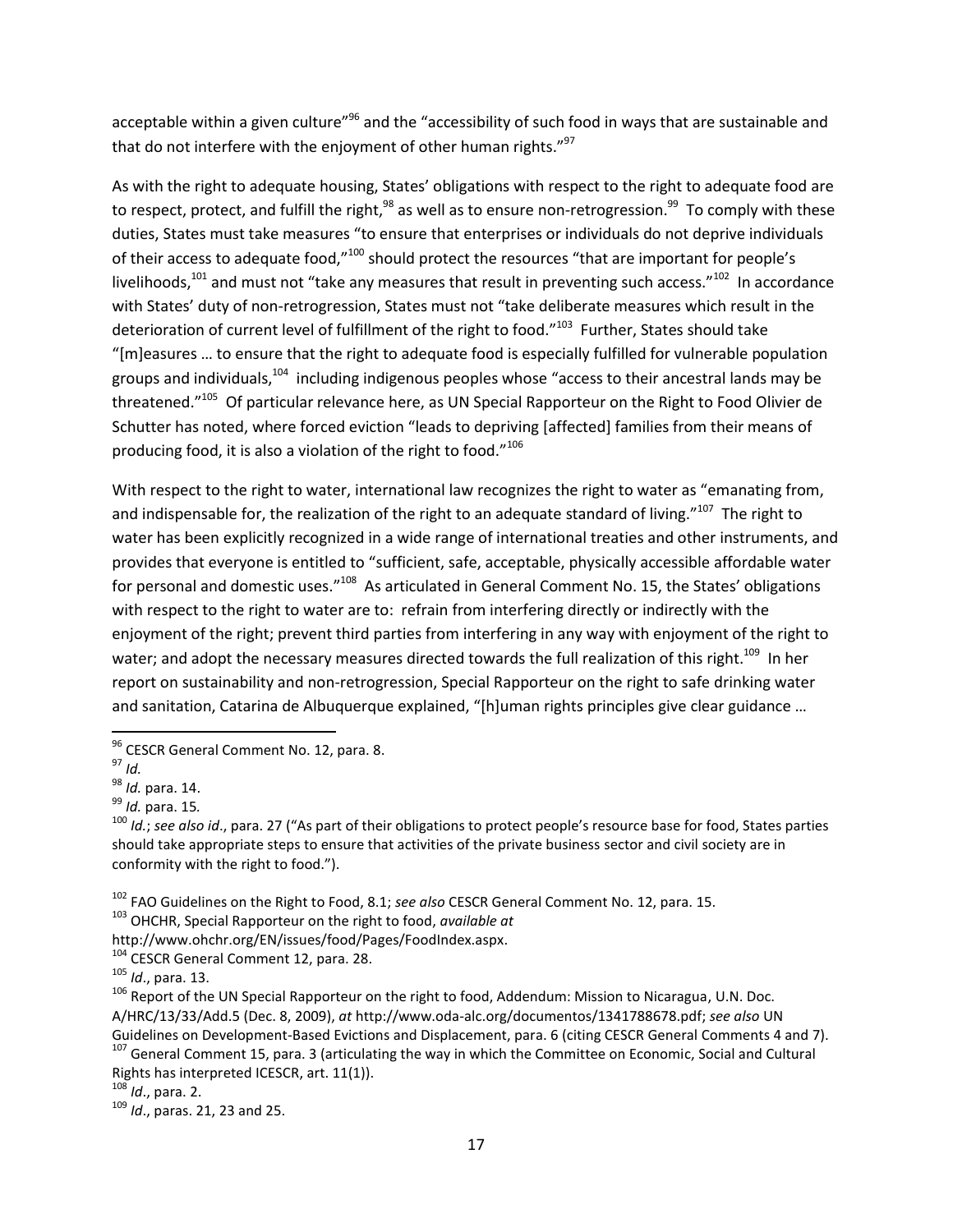[that] States should initially direct resources and efforts towards meeting obligations with immediate effect, for example, targeting the realization of the core content of the human rights to water and sanitation without discrimination and *protecting existing access*." 110

International law also recognizes the right to one's own means of subsistence.<sup>111</sup> The Inter-American Court of Human Rights has repeatedly recognized the implications of forcibly displacing indigenous people from their land on their right to life due to States' obligation to guarantee the conditions necessary for a dignified existence, which encompasses access to adequate food and ability to practice their means of subsistence.<sup>112</sup> For instance, in *Yakye Axa v. Paraguay*, the Court held that displacement of the indigenous people from their lands "caused special and grave difficulties to obtain food, primarily because the area where their temporary settlement is located does not have appropriate conditions for cultivation or to practice their traditional subsistence activities" undermining their right to life.<sup>113</sup>

In the case of Barro Blanco, forcing the Ngöbe from their land is incompatible with Panama's duties regarding the right to adequate food, water and means of subsistence. In the affected Ngöbe communities, much of the land in the flood area is lush, tropical forest – full of trees and plants that support the diet, health needs, and livelihoods of the people who live there. According to a UNDP-led expert assessment, people in the affected Ngöbe communities "live off farming the land, cultivating bananas, cassava, sugar cane, yams, taro root, rice, beans, corn, orange, coffee, pineapple, cocoa, [and] plantains, depending on the season," and keep domestic animals, such as pigs and chickens," "'bring[ing] very little food from outside [the indigenous land]. $''^{114}$  Members of the affected communities noted that they rely on the Tabasará River as the primary source of water for drinking, cooking, cleaning, and bathing. $115$ 

The Ngöbe's land is key to their means of subsistence. As the UNDP report explained, "[t]he tropical forest that exists along the riverbank of the Tabasará River provides an important source of vegetation,

 $^{110}$  Special Rapporteur on the human right to safe drinking water and sanitation, Sustainability and nonretrogression in the realisation of the rights to water and sanitation (July 11, 2013), para. 64, *at* http://www.ohchr.org/EN/HRBodies/HRC/RegularSessions/Session24/Documents/A-HRC-24-44\_en.pdf (emphasis added).

 $111$  ICCPR, art. 1.2 provides "[a]II peoples may, for their own ends, freely dispose of their natural wealth and resources… In no case may a people be deprived of its own means of subsistence."

<sup>112</sup> *See e.g., Case of Xákmok Kásek Indigenous Community v. Paraguay*, 2010 Inter-Am. Ct. H.R. (ser. C) No. 214, paras. 197-98, 202 (Aug. 24, 2010) (Paraguay's failure to provide adequate food to forcibly resettled indigenous people undermined their access to food and right to a dignified existence as part of their right to life); *Sawhoyamaxa*, para. 173 (Paraguay's failure to provide adequate food to forcibly resettled indigenous people contributed to its failure to guarantee their rights); *see also Sawhoyamaxa*, para. 230 (State to provide adequate food as part of reparations); *Yakye Axa*, paras. 164 and 167; *see also Case of the Kichwa Indigenous People of Sarayaku v. Ecuador*, Inter*-*Am. Ct. H.R., Judgment of June 27, 2012, Series C No. 245, para. 315 (discussing reparations for damage to natural resources: interference with indigenous peoples' access to their land affected "their ability to use and enjoy the resources on their territory…, particularly due to their restricted access to areas used for hunting, fishing and general subsistence.").

<sup>113</sup> *Yakye Axa*, paras. 164 and 167.

 $114$  UNDP Peritaje – Rural Diagnóstico Participativo, para. 51.

<sup>&</sup>lt;sup>115</sup> Interviews by Abby Rubinson and Anouk Franck with members of the Ngöbe community, Kiad, Panamá (Nov. 2013) (on file with Earthjustice).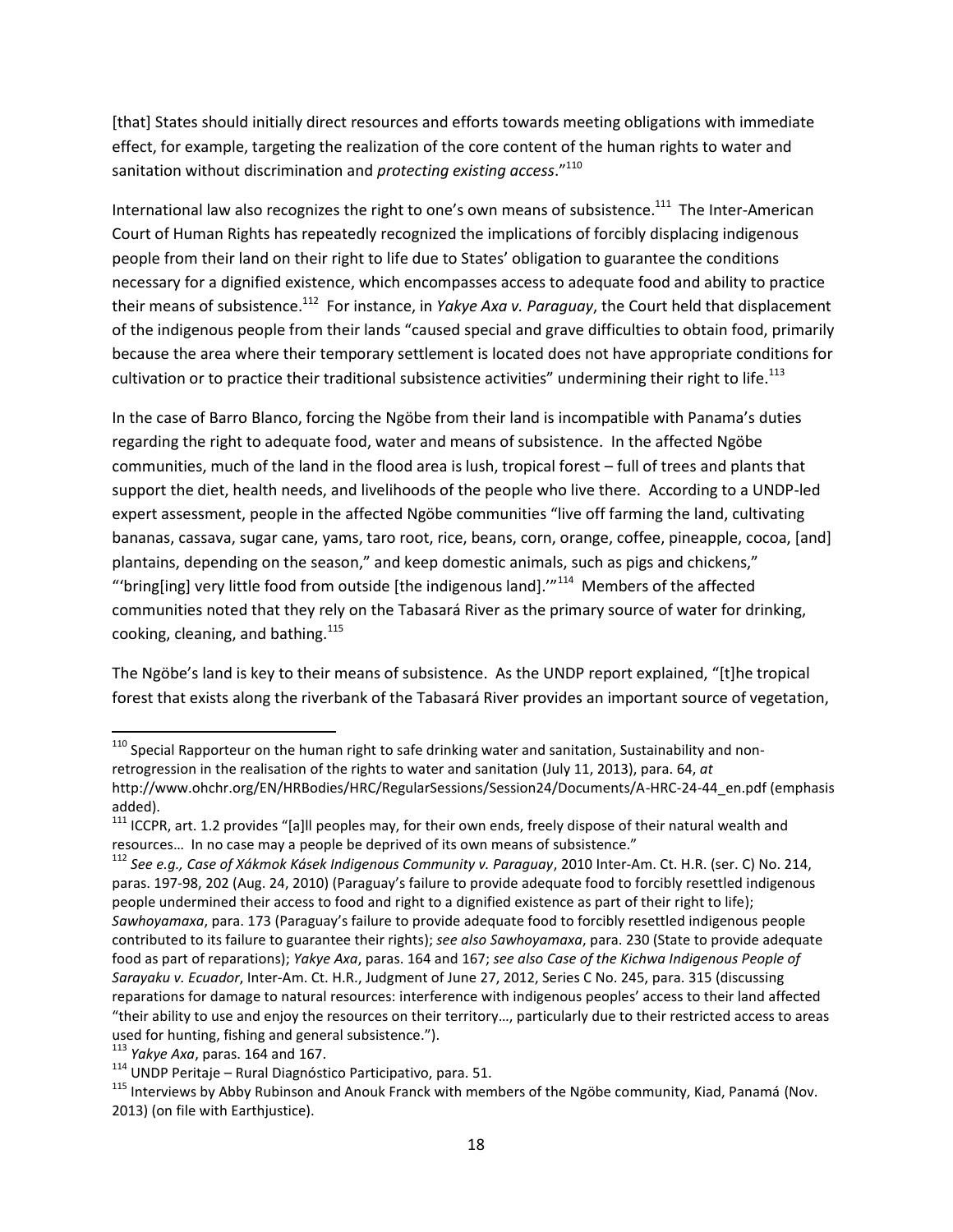which serves a social and economic function."<sup>116</sup> "The majority of the products for their subsistence are provided by their own cultivation, domestic animals, and the environment in which they live. The local economy is based in subsistence and is produced only for consumption, with very little beyond that for sale."<sup>117</sup> The UNDP commented that the Ngöbe "repeatedly said that they do neither depend on nor receive assistance from the government: We eat and drink for survival, but not for making money, except to get things that we do not have like ham, medicine, salt, kerosene, and matches." $^{118}$ 

Additionally, with the flooding of the tropical forest along the river, known as the Bosque de Galería, "natural resources like wood, medicinal plants, and other products used by the community will be lost."<sup>119</sup> "The Ngöbe communities use wood present in the Bosque de Galería ... as construction material for their houses, their beds, and to construct boats, as well as for other minor uses." $^{120}$ Additionally, "[t]he Ngöbe communities make extensive use of medicinal plants present in the Bosque de Galería ... [including] to cure headaches, stomachaches, fevers, and even as antidotes against venomous snakebites."<sup>121</sup> "The Bosque de Galería contains other products traditionally used by the Ngöbe community, ... [like] different kinds of palms and other fibers used to make baskets and other traditional, as well as artisanal, products."<sup>122</sup>

Forced eviction will displace the Ngöbe from the bananas, cassava, sugar cane, yams, taro root, rice, beans, corn, orange, coffee, pineapple, cocoa, and plantains on which they rely for food,<sup>123</sup> jeopardizing both the availability and the accessibility of food. Forced eviction will also displace the Ngöbe from their primary source of water, the Tabasará River. Given that the Ngöbe's " local economy is based in subsistence" and that "[t]he majority of the products for their subsistence are provided by their own cultivation, domestic animals, and the environment in which they live,"<sup>124</sup> Panama's actions to forcibly evict the Ngöbe from their lands violate their rights to food, water and means of subsistence. Especially in light of the \$4000 cash compensation provided for in the eviction notice, the Ngöbe have no guarantee that they will be able to access their means of subsistence and obtain food and water if they are evicted from their land.

## 4. Panama is violating the Ngöbe's rights to culture and education by forcibly evicting them from their lands

The right to culture is well established under international law, including in the International Covenants on Human Rights, American Declaration of the Rights and Duties of Man, and the UN Declaration on the

 $116$  UNDP Peritaje – Ecológico y Económico, para. 12.

<sup>117</sup> UNDP Peritaje – Rural Diagnóstico Participativo, para. 90.

<sup>118</sup> *Id*., para. 51.

<sup>119</sup> UNDP Peritaje – Ecológico y Económico, para. 16.

<sup>120</sup> *Id*., para. 103.

<sup>121</sup> *Id*.

 $122$  *Id.* 

<sup>123</sup> *See* UNDP Peritaje – Rural Diagnóstico Participativo, para. 51.

 $124$  UNDP Peritaje – Rural Diagnóstico Participativo, para. 90.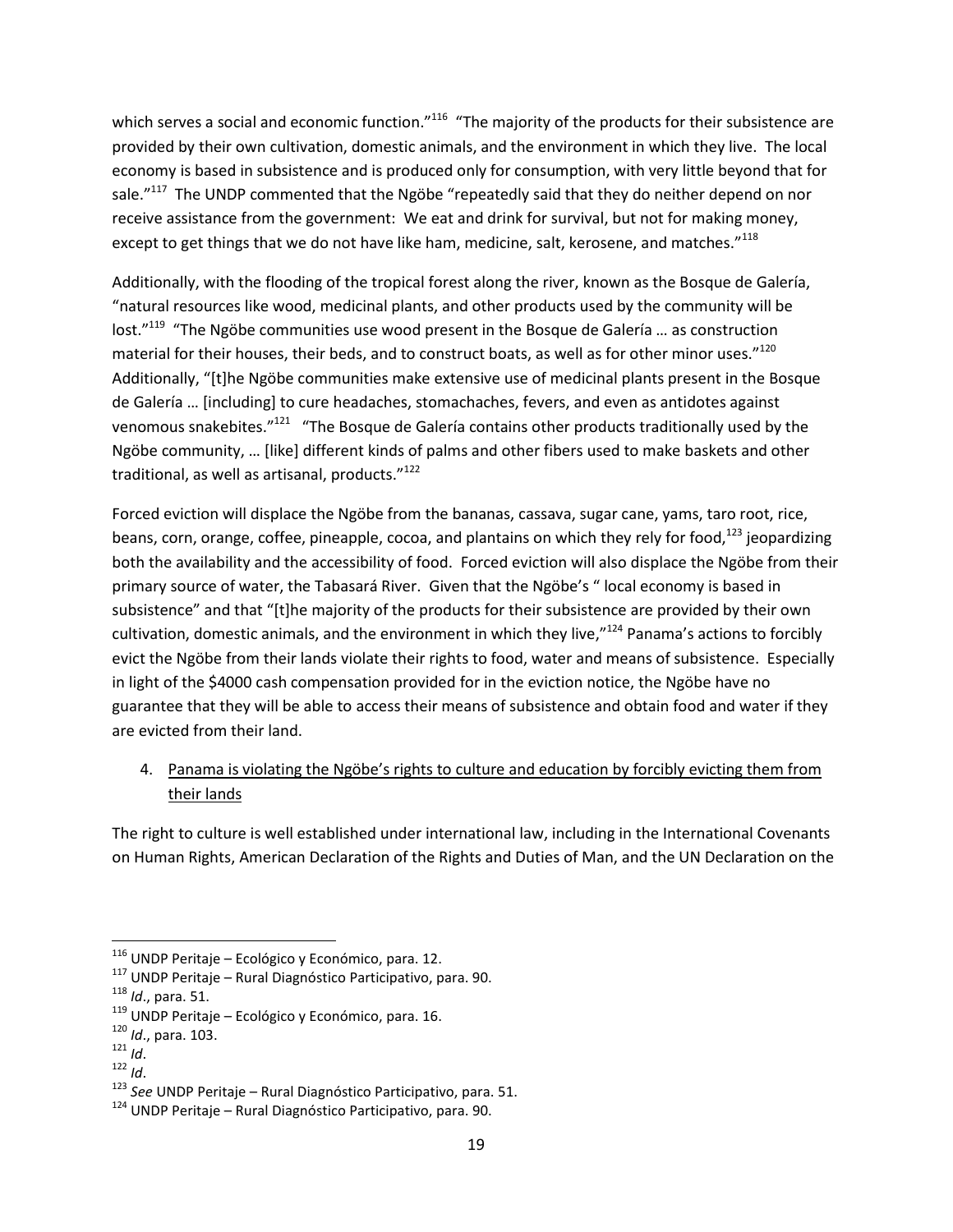Rights of Indigenous Peoples.<sup>125</sup> The UN Declaration specifically provides that "[i]ndigenous peoples and individuals have the right not to be subjected to … destruction of their culture," including protection from "[a]ny action which has the aim or effect of depriving them of their integrity as distinct societies, or of their cultural or ethnic characteristics or identities; ... [and] [a]ny action which has the aim or effect of dispossessing them of their lands, territories or resources."<sup>126</sup>

The Inter-American Court of Human Rights has repeatedly recognized "the relationship of the indigenous groups with their territory … as crucial for their cultural structures and their ethnic and material survival."<sup>127</sup> As the Court explained in the seminal case *Awas Tingni v. Nicaragua*:

[I]ndigenous peoples, as a matter of survival, have the right to live freely on their own territory; the close ties of indigenous people with the land must be recognized and understood as the fundamental basis of their cultures, their spiritual life, their integrity, and their economic survival. For indigenous communities, [their relationship with] the land is not merely a matter of possession and production but a material and spiritual element, which they must fully enjoy to preserve their cultural legacy and transmit it to future generations.<sup>128</sup>

Elaborating further on the connection between indigenous peoples' land and their culture, the Inter-American Court explained that the land is "closely linked to their oral expressions and traditions, their customs and languages, their arts and rituals, their knowledge and practices in connection with nature, culinary art, customary law, dress, philosophy, and values."<sup>129</sup>

Of particular relevance to the context of evictions, the Court has found that the "forced displacement of the indigenous peoples out of their community or from their members can place them in a special situation of vulnerability, that for its destructive consequences regarding their ethnic and cultural fabric, generates a clear risk of extinction and cultural or physical rootlessness of the indigenous groups." $^{130}$ 

Given the close relationship between indigenous peoples' land and culture, Panama's forced eviction of the Ngöbe from their land violates their right to culture. The Ngöbe's culture is deeply rooted in their land, territory, and natural resources. As the UNDP-led expert assessment observed:

Intangible impacts exist related to the culture of the Ngöbe communities and their form of traditional life. Among those that have been identified are the alteration of the Petroglyphs of

<sup>125</sup> *See* ICCPR, art. 27; ICESCR, art. 15(1); UNDRIP, art. 8; American Declaration of the Rights and Duties of Man, O.A.S. Res. XXX, art. XIII (1948), *reprinted in* Basic Documents Pertaining to Human Rights in the Inter-American System, OAS/Ser.L/V/I.4 Rev. 9 (2003);.

 $126$  UNDRIP, art. 8.

<sup>127</sup> *Case of Chitay Nech v. Guatemala*, Inter-Am. Ct. H.R., Judgment of May 25, 2010, Series C No. 212, para. 147; *see also Case of the Mayagna (Sumo) Awas Tingni Community v. Nicaragua*, Inter-Am. Ct. H.R, Judgment of Jan. 31, 2001, Series C No. 79, para. 149; *Xákmok*, para. 86; *Yakye Axa*, para. 131; *Saramaka*, paras. 90, 96;

*Sawhoyamaxa*, para. 118.

<sup>128</sup> *Awas Tingni*, para. 149.

<sup>129</sup> *Yakye Axa*, para. 154.

<sup>130</sup> *Chitay Nech*, para. 147.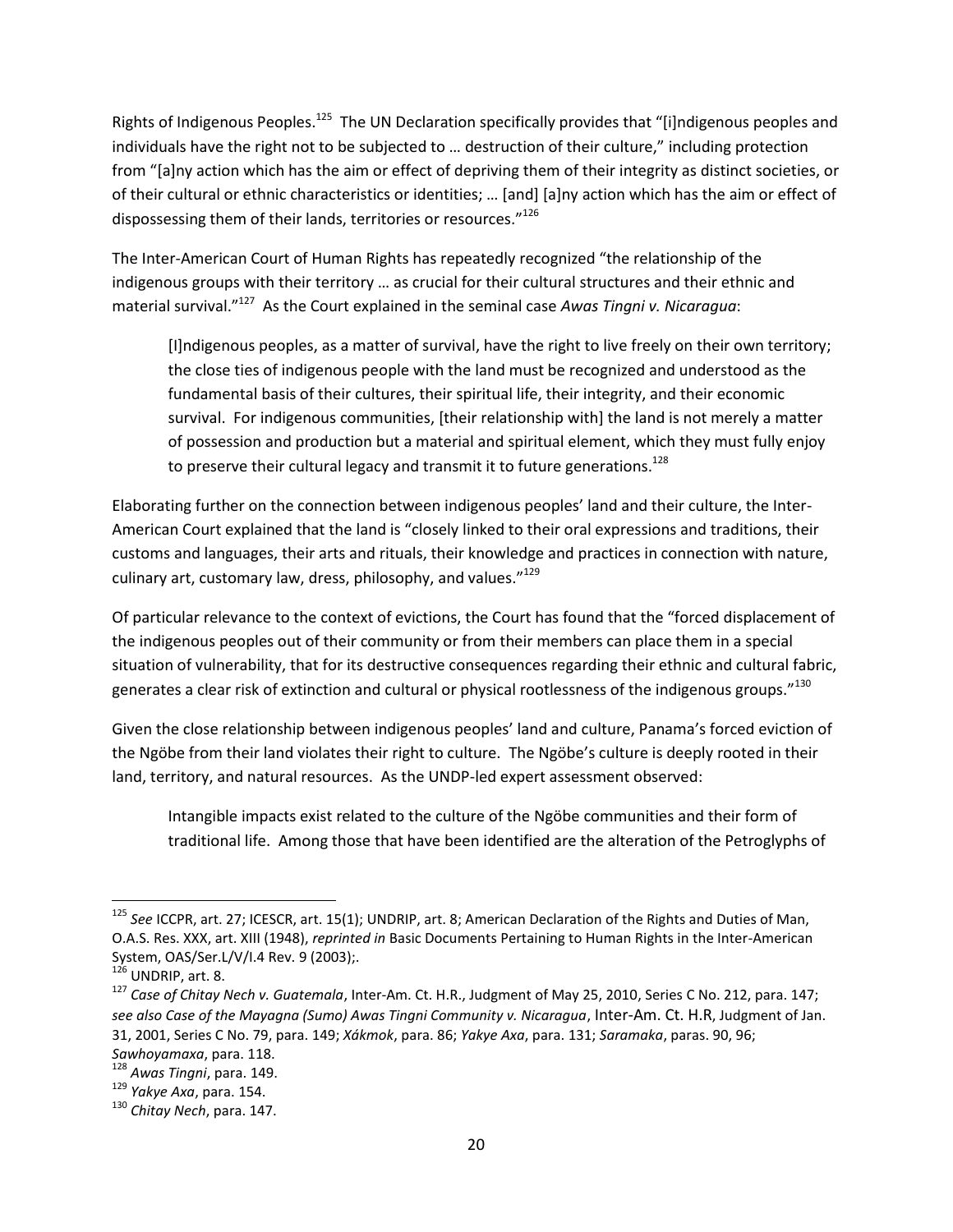Quebrada Caña and Kiad. $^{131}$  ... The Ngöbe populations maintain a cultural connection with those petroglyphs and consider them an important part of their historical and cultural heritage. $132$ 

The UNDP report further explained that the "cumulative changes in the characteristics and access to natural resources described can also have important consequences for the lifestyle and culture of the Ngöbe populations in the 3 communities."<sup>133</sup> "These populations are practically autonomous and selfsufficient owing to the natural resources their territory supplies. Any alteration to these resources will have repercussions on the culture of these populations."<sup>134</sup>

In addition, the Ngöbe's religion is deeply connected to their land and natural resources. As the UNDP report observed, "[t]he 3 communities are very religious and maintain a strong connection with nature, its resources, and a 'Dios Creador' represented in the Mama Tata religion. From this perspective, all of the elements and phenomena present in the communities appear to be naturally linked."<sup>135</sup>

As indigenous people, the Ngöbe have a serious concern that eviction from their land could "place them in a special situation of vulnerability" with potentially "destructive consequences" to their right to culture.<sup>136</sup> By virtue of the special relationship between indigenous peoples and their territory, the Ngöbe merit "special measures under international human rights law in order to guarantee their physical and cultural survival."<sup>137</sup> By forcibly evicting the Ngöbe from their lands and territories, Panama is contravening its duty to protect the Ngöbe's right to culture.

International law also protects the right to education, with specific protection for indigenous peoples' educational institutions. The UN Declaration on the Rights of Indigenous Peoples provides that "Indigenous peoples have the right to establish and control their educational systems and institutions providing education in their own languages, in a manner appropriate to their cultural methods of teaching and learning."<sup>138</sup> In addition, "States shall ... take effective measures in order for indigenous individuals … to have access, when possible, to an education in their own culture and provided in their own language."<sup>139</sup> Because the Ngöbe's school for learning the Ngöbe language, religion, and culture is located on the land from which Mr. Miranda and his family will be evicted,<sup>140</sup> the flooding of Mr. Miranda's land will violate the right to education of not only Mr. Miranda and his family, but also all of the other Ngöbe community members who rely on this structure as a center for learning.

 $\overline{\phantom{a}}$  $131$  UNDP Peritaje – Ecológico y Económico, para. 18.

<sup>132</sup> *Id*., para. 112.

<sup>133</sup> *Id*., para. 18.

<sup>134</sup> *Id*., para. 112.

<sup>&</sup>lt;sup>135</sup> UNDP Peritaje – Rural Diagnóstico Participativo, para. 4.

<sup>136</sup> *See Chitay Nech*, para. 147.

<sup>137</sup> *Saramaka*, paras. 90, 96.

 $138$  UNDRIP, art. 14(1).

<sup>139</sup> *Id. a*rt. 14(3).

<sup>140</sup> *See* UNDP Informe de la Misión de Verificación at 33 (noting flood area within 8 meters of the school); *see also*  Peritaje – Hidráulica, para. 8.2.1 (noting that the flood area is higher than the previously established level of 103 meters above sea level).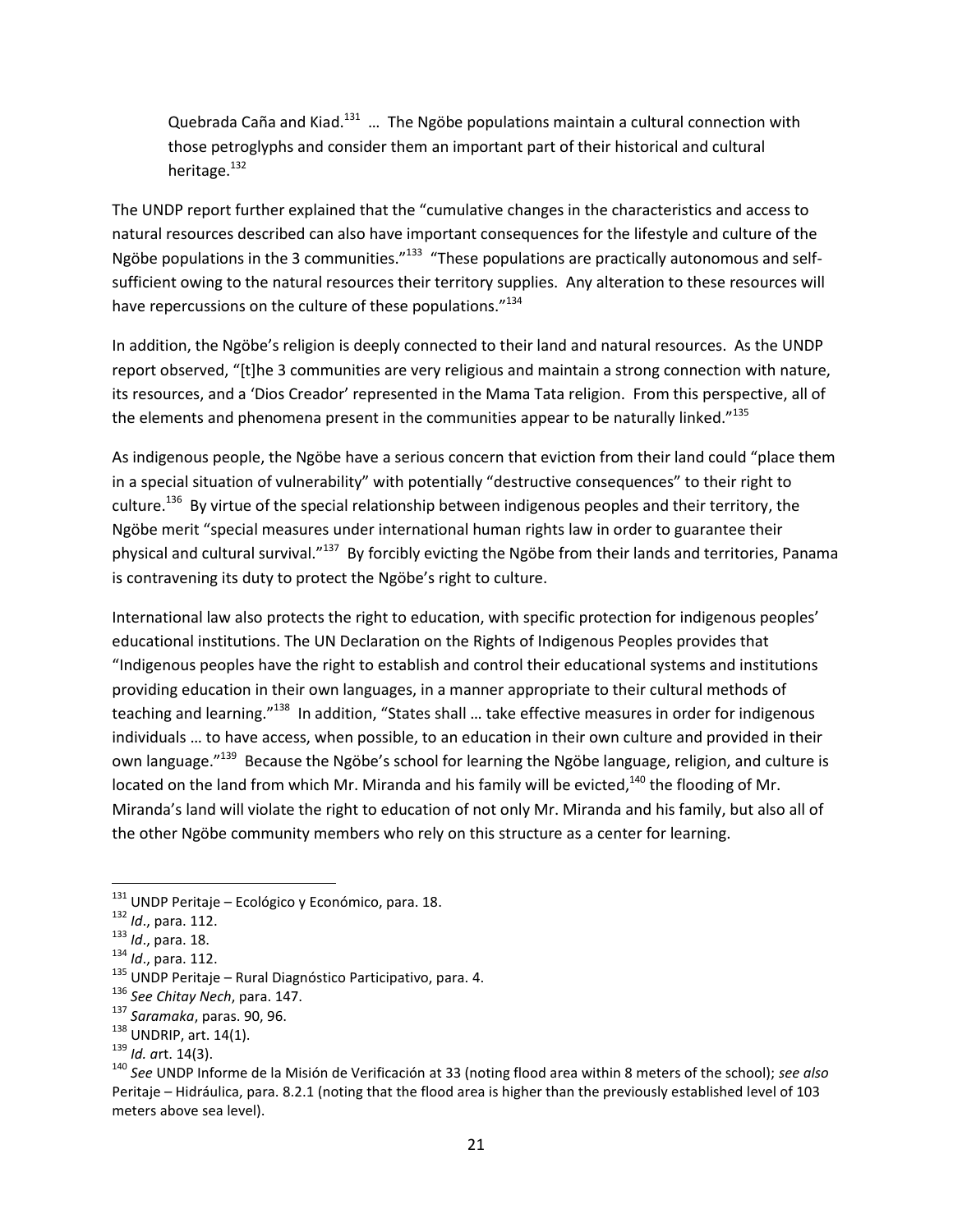## **B. Germany, the Netherlands, and the member States of CABEI have failed to take appropriate measures to prevent their respective banks' financing of the Barro Blanco project from violating the Ngöbe's human rights**

"[D]evelopment-based evictions ... include those supported by international development assistance."<sup>141</sup> Of the three development banks financing the Barro Blanco project, two are national development banks: the German Investment Corporation (DEG) and the Netherlands Development Finance Company (FMO). The third is the multilateral development bank Central American Bank for Economic Integration (CABEI).

In the context of forced evictions, the UN Guidelines provide that the "international community bears an obligation to promote, protect and fulfill the human right to housing, land and property."<sup>142</sup> Of particular relevance to Germany and the Netherlands with respect to their banks' financing of Barro Blanco: "States must formulate and conduct their international policies and activities in compliance with their human rights obligations, including through both the pursuit and *provision of international development assistance.*"<sup>143</sup> Of particular relevance to the member States of CABEI, "[i]nternational financial, trade, development and other related institutions and agencies, including member or donor States that have voting rights within such bodies, should take fully into account the prohibition on forced evictions under international human rights law and related standards"<sup>144</sup> and "the obligations under international human rights and humanitarian law on the practice of forced eviction."<sup>145</sup> 

Beyond their duty to ensure that human rights standards are integrated through development assistance, States should "ensure that international organizations in which they are represented refrain from sponsoring or implementing any project, programme or policy that may involve forced evictions, that is, evictions not in full conformity with international law."<sup>146</sup> According to the Maastricht Principles, "States must desist from acts and omissions that create a real risk of nullifying or impairing the enjoyment of economic, social and cultural rights extraterritorially," noting that State responsibility "is engaged where such nullification or impairment is a foreseeable result of their conduct."<sup>147</sup> The Maastricht Principles further describe States' obligations to respect, protect, and fulfill economic, social and cultural rights regarding such conduct, as well as to provide an effective remedy.<sup>148</sup> This includes indirect interference with a State or international organization's obligations to respect those rights, *e.g.*, where a State knowingly "aids ... [or] assists ... another State or international organisation to breach that State's or that international organisation's obligations" regarding those rights. This also includes indirect

<sup>&</sup>lt;sup>141</sup> UN Guidelines on Development-Based Evictions and Displacement, para. 8.

<sup>142</sup> *Id*., para. 71.

<sup>143</sup> *Id*., para. 20 (emphasis added).

 $144$  UN Guidelines on Development-Based Evictions and Displacement, para. 71.

<sup>&</sup>lt;sup>145</sup> Comm'n on Human Rights, Prohibition of forced eviction, Res. 2004/28 (Apr. 16, 2004), para. 6.

<sup>&</sup>lt;sup>146</sup> UN Guidelines on Development-Based Evictions and Displacement, para. 27.

<sup>&</sup>lt;sup>147</sup> Maastricht Principles, para. 13.

<sup>148</sup> *See id.* paras. 19-41.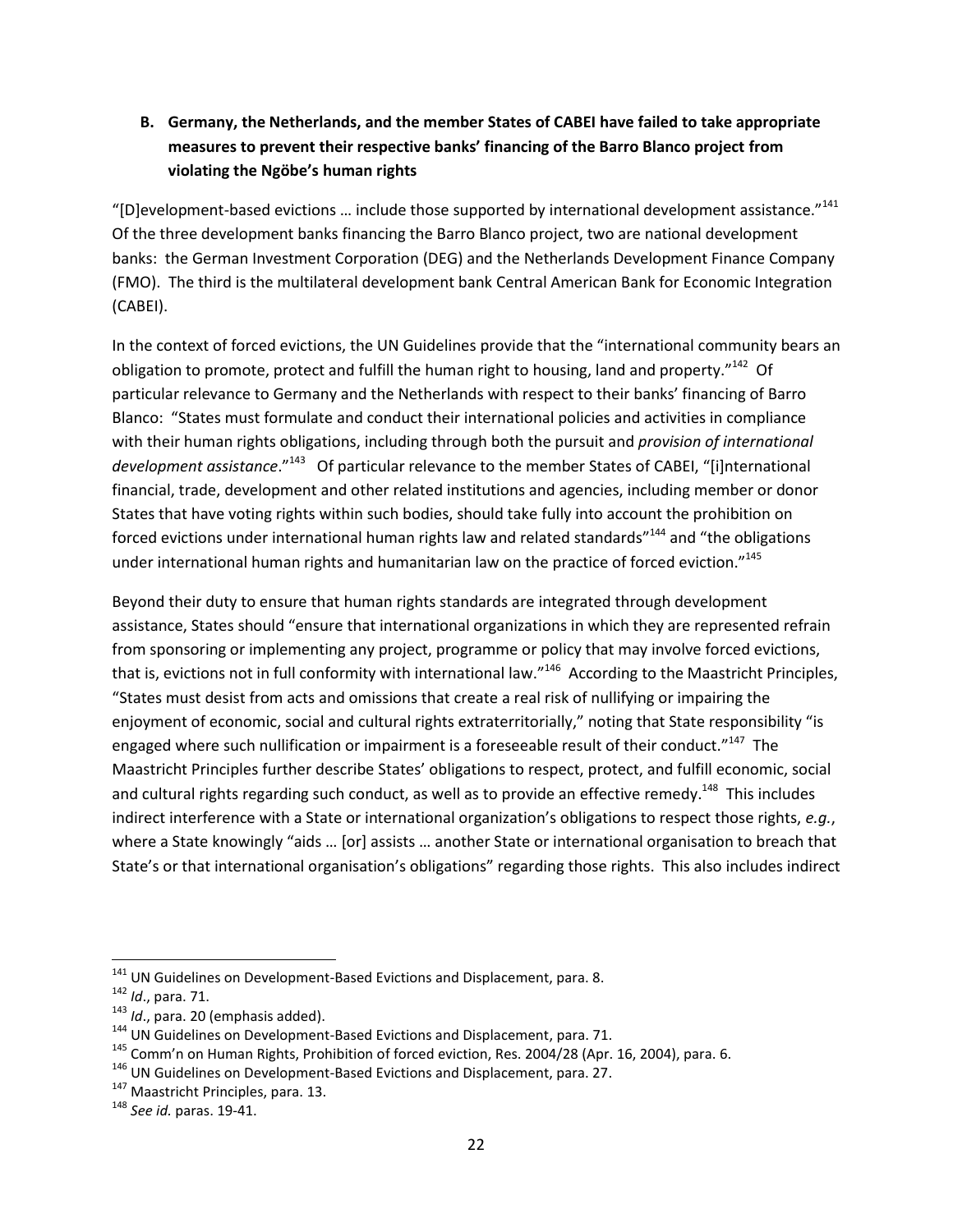interference with a State or international organization's obligation to protect those rights, *e.g.*, where a State has influence or control over the actor directly engaging in the conduct.<sup>149</sup>

According to the UN Guiding Principles on Business and Human Rights, endorsed by the Human Rights Council in its resolution 17/4, States should "set out clearly the expectation that all business enterprises domiciled in their territory and/or jurisdiction respect human rights throughout their operations," including operations abroad.<sup>150</sup> The UN Guiding Principles further provide that States should "take additional steps to protect against human rights abuses by business enterprises that are owned or controlled by the State, or that receive substantial support and services from State agencies such as export credit agencies and official investment insurance or guarantee agencies, including, where appropriate, by requiring human rights due diligence."<sup>151</sup> The UN Guiding Principles' commentary makes clear that development agencies and development finance institutions fall within the scope of this principle, and notes that

[w]here these agencies do not explicitly consider the actual and potential adverse impacts on human rights of beneficiary enterprises, they put themselves at risk – in reputational, financial, political and potentially legal terms – for supporting any such harm …. Given these risks, States should encourage and, where appropriate, require human rights due diligence by the agencies themselves and by those business enterprises or projects receiving their support.<sup>152</sup>

The UN Guiding Principles further note that "States, when acting as members of multilateral institutions that deal with business-related issues, should ... [s]eek to ensure that those institutions neither restrain the ability of their member States to meet their duty to protect nor hinder business enterprises from respecting human rights"; and "[e]ncourage those institutions, within their respective mandates and capacities, to promote business respect for human rights." <sup>153</sup> The UN Guiding Principles make clear that "where States participate in multilateral institutions that deal with business-related issues, such as international trade and financial institutions[,] States retain their international human rights law obligations."<sup>154</sup> By extension, these obligations should apply to States with respect to their national development banks.

<sup>149</sup> *See id.* paras. 21, 25-26; *see also* Report of the Special Rapporteur on the right to safe drinking water and sanitation, U.N. Doc. A/68/264 (Aug. 5, 2013), para. 46; Report of the Independent Expert on the issue of human rights obligations relating to the enjoyment of a safe, clean, healthy and sustainable environment, John H. Knox , Preliminary Report, U.N. Doc. A/HRC/22/43 (Dec. 24, 2012), para. 48; UN Special Rapporteur on the right to food, Human rights beyond borders: UN experts call on world governments to be guided by the Maastricht Principles, Sept. 26, 2013, [http://www.srfood.org/en/human-rights-beyond-borders-un-experts-call-on-world-governments](http://www.srfood.org/en/human-rights-beyond-borders-un-experts-call-on-world-governments-to-be-guided-by-the-maastricht-principles)[to-be-guided-by-the-maastricht-principles.](http://www.srfood.org/en/human-rights-beyond-borders-un-experts-call-on-world-governments-to-be-guided-by-the-maastricht-principles)

 $\frac{150}{150}$  Special Representative of the Secretary-General on the Issue of Human Rights and Transnational Corporations and Other Business Enterprises, *Guiding Principles on Business and Human Rights: Implementing the United Nations "Protect, Respect and Remedy" Framework*, U.N. Doc. A/HRC/17/31 (Mar. 21, 2011), princ. 2.

<sup>151</sup> *Id.* princ. 4.

<sup>152</sup> *Id.*, princ. 4, commentary.

<sup>153</sup> *Id.*, princ. 10.

<sup>154</sup> *Id.*, princ. 10, commentary.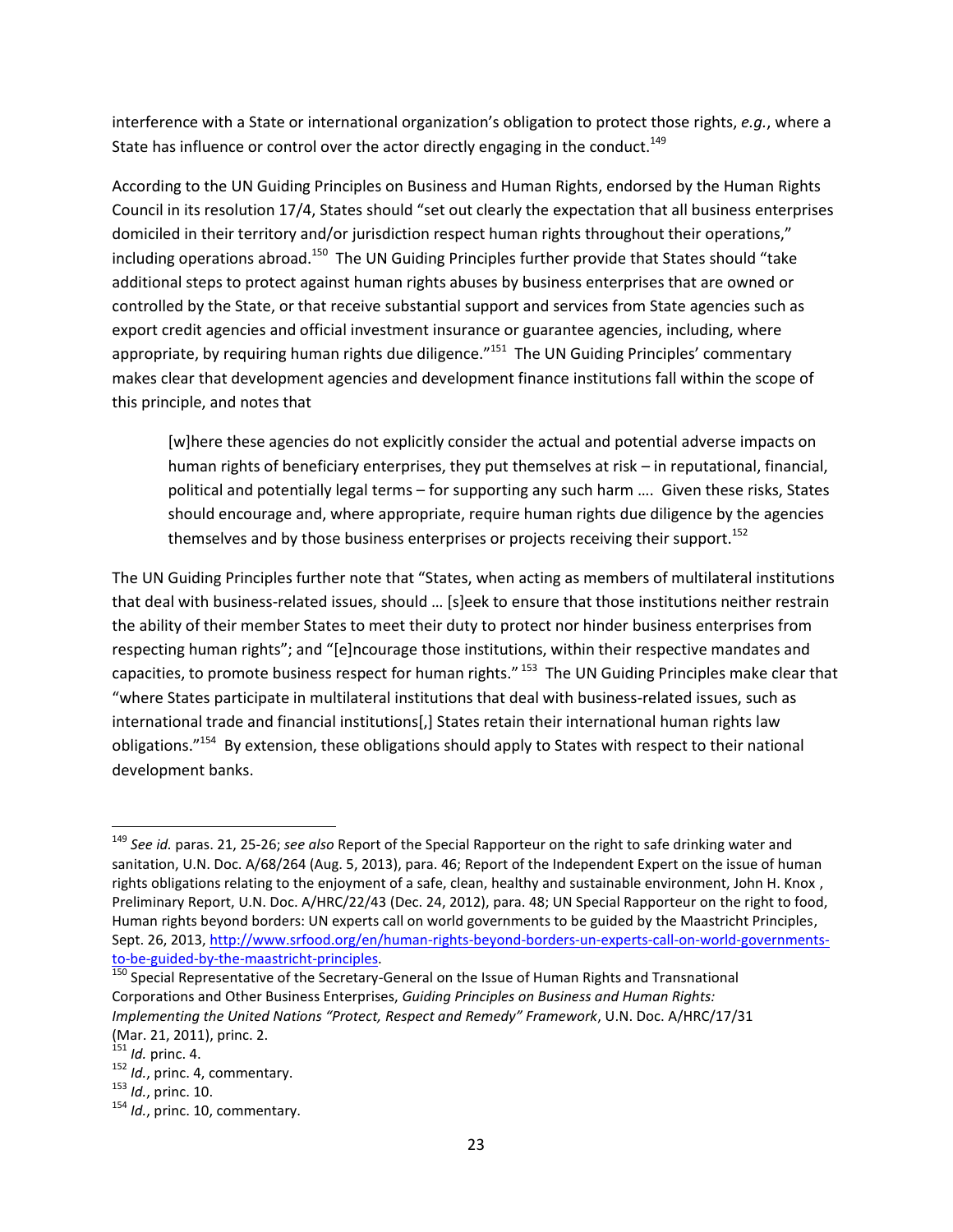The States of Germany and the Netherlands, and the member States of CABEO thus have clear human rights obligations in connection with their financing of the Barro Blanco project through their respective development banks. Beyond the "reputational, financial, political and potentially legal" risk their involvement poses, these States are obliged to ensure that their financial institutions do not restrain their duty to protect human rights.<sup>155</sup> Moreover, these States must "desist from acts and omissions that create a real risk of nullifying or impairing the enjoyment of economic, social and cultural rights extraterritorially" as a foreseeable result of their conduct.<sup>156</sup> In the context of Barro Blanco, this means that these States must not interfere directly or indirectly with the obligations of its respective development banks or of Panama to respect, protect, and fulfill economic, social and cultural rights.<sup>157</sup> This includes knowingly aiding or assisting its respective development banks or of Panama to breach their obligations regarding those rights, or to protect those rights, *e.g.*, where a State has influence or control over the actor directly engaging in the conduct.<sup>158</sup>

For the reasons described above, Germany, the Netherlands, and the member States of CABEI have failed to ensure that these banks are adhering to and adequately implementing human rights and due diligence policies in connection with their financing.

\* \* \* \* \*

Given the gravity of threats to the Ngöbe's human rights posed by their imminent and forced evictions from their land, we call upon you to urge:

- **Panama** to suspend the eviction processes and dam construction until Panama has complied with international human rights obligations related to forced evictions, including the requirement to obtain indigenous peoples' free, prior, and informed consent before relocating them from their land; and
- **Germany and the Netherlands**, whose development banks are financing the project, and the **member States of CABEI**, a multilateral development bank that is financing the project, to halt disbursement of any remaining funds until each country has taken appropriate measures to ensure compliance with its obligations, including with respect to international development assistance, under international law.

<sup>155</sup> *See id.*, princ. 4, commentary.

<sup>156</sup> Maastricht Principles, para. 13.

<sup>157</sup> *See id.* paras. 19-41.

<sup>158</sup> *See id.* paras. 21, 25-26; *see also* Report of the Special Rapporteur on the right to safe drinking water and sanitation, U.N. Doc. A/68/264 (Aug. 5, 2013), para. 46; Report of the Independent Expert on the issue of human rights obligations relating to the enjoyment of a safe, clean, healthy and sustainable environment, John H. Knox , Preliminary Report, U.N. Doc. A/HRC/22/43 (Dec. 24, 2012), para. 48; UN Special Rapporteur on the right to food, Human rights beyond borders: UN experts call on world governments to be guided by the Maastricht Principles, Sept. 26, 2013, [http://www.srfood.org/en/human-rights-beyond-borders-un-experts-call-on-world-governments](http://www.srfood.org/en/human-rights-beyond-borders-un-experts-call-on-world-governments-to-be-guided-by-the-maastricht-principles)[to-be-guided-by-the-maastricht-principles.](http://www.srfood.org/en/human-rights-beyond-borders-un-experts-call-on-world-governments-to-be-guided-by-the-maastricht-principles)